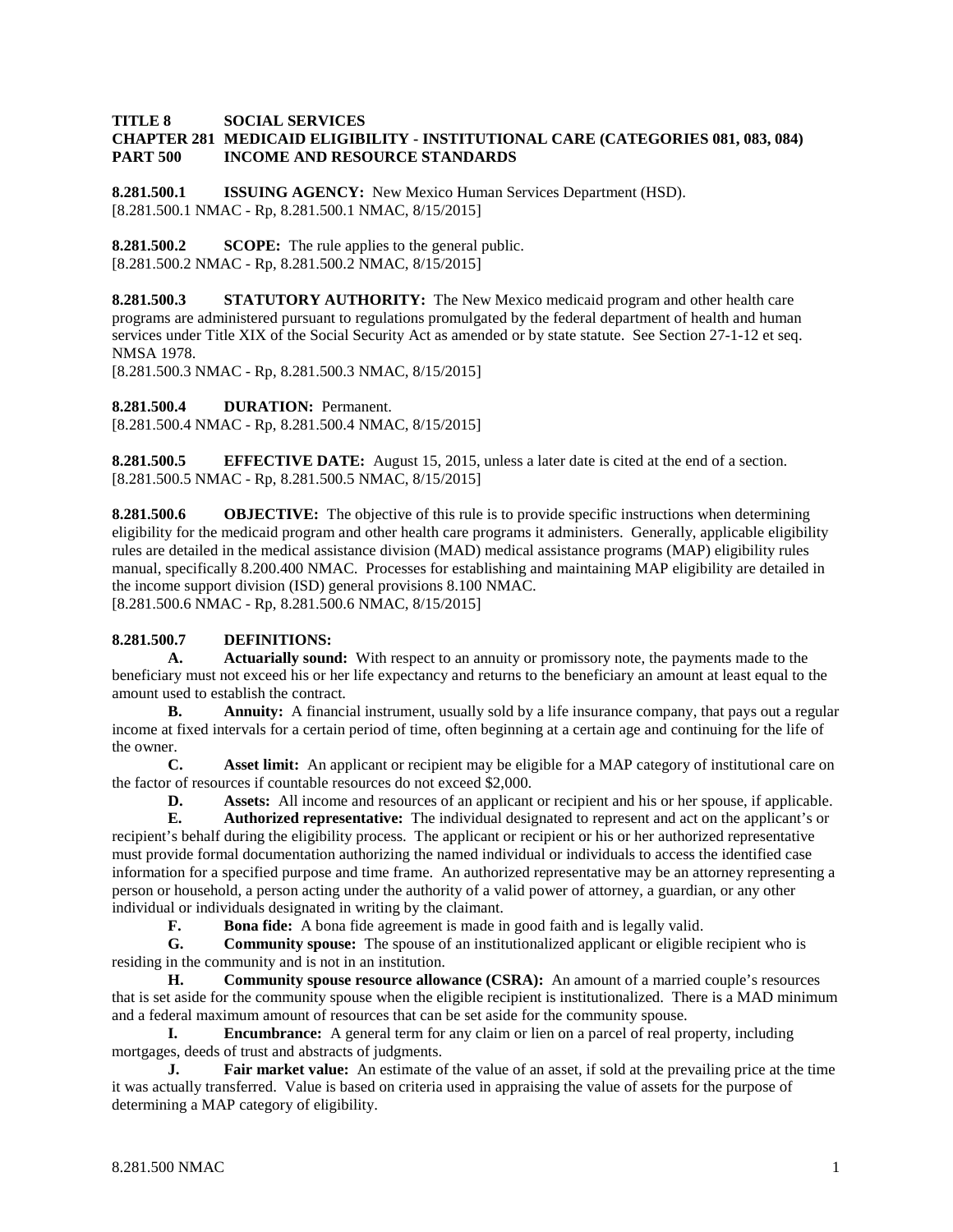**K. Home equity:** (Also known as equity value.) The value of a home minus the total amount owed on it in mortgages, liens and other encumbrances.

**L. Income:** Anything that an applicant or recipient receives in cash or in kind that he or she can use to meet his or her needs for food and shelter. In-kind income is not cash, but is actual food or shelter, or something that the applicant or recipient can use to get one of these.

**M. Institutionalized spouse:** An applicant or recipient who is in an acute care hospital, nursing facility, intermediate care facility for individuals with intellectual disabilities (ICF-IID), swing bed or certified instate inpatient rehabilitation center.

**N. Life estate:** An interest in property that exists for the life of a person. For example, an individual gives a life estate in a house to person A and the remainder to person B. Person A has a life estate and person B has a remainder interest until person A dies.

**O. Liquid resource:** Cash or something that can easily be converted to cash within 20 business days.<br>**P. Loan:** A transaction in which one party advances money to, or on behalf of another party, who

**Loan:** A transaction in which one party advances money to, or on behalf of another party, who promises to repay the lender in full, with or without interest.

**Q. Long-term Care Insurance Policy:** A type of insurance developed specifically to cover the costs of [nursing homes, assisted living,](http://www.agingcare.com/Articles/evaluate-living-options-for-elderly-parents-95733.htm) [home health care](http://www.agingcare.com/Articles/How-do-I-Choose-Home-Care-for-Elderly-Parents-137210.htm) and other long-term care services as specified in the individual's policy.

**R. Lookback period:** A period of time in the past through which the ISD caseworker may examine all financial transactions for asset transfers.

**S. Minimum monthly maintenance needs allowance:** A minimum level of income that the federal government allows to be set aside for the support of the community spouse when the other spouse is in an institution.<br>T.

**Negotiable agreement:** An agreement (i.e., a loan) in which the ownership of the agreement and the whole amount of money can be transferred from one person to another.

**U. Non-liquid resource:** An asset such as real property, which cannot be easily converted to cash within 20 days.

**V. Promissory note:** A promissory note is a written, unconditional agreement in which one person promises to pay a specified sum of money at a specified time to another person.

**W. Protected Asset Limit:** Protected assets up to the amount of qualified long-term care insurance partnership (QLTCPI) benefit payments made to or on the behalf of individual. This is the applicant's or recipient's protected asset limit (PAL).

**X. Qualified [long-term care insurance partnership (QLTCPI)] State Long-Term Care Insurance Partnership (QSLTCIP) program:** A partnership program that joins MAD with private insurance companies that offer long-term care insurance policies. The MAP eligibility requirements are adjusted to provide financial incentives for eligible recipients to purchase private [QLTCP] QSLTCIP coverage.

**Y. Relative:** Relative is defined as a spouse, son or daughter; grandson or granddaughter; step-son or step-daughter; in-laws; mother or father; step-mother or step-father; half-sister or half-brother; grandmother or grandfather; aunt or uncle; sister or brother; step-brother or step-sister; and niece or nephew.

**Z. Remainder/remainder man:** An interest in property that occurs after a life estate. For example, an individual gives a life estate in a house to person A and the remainder to person B. Person A has a life estate and Person B has a remainder interest until person A dies. Person B is also called the remainderman.

**AA. Resources:** Cash or other liquid assets and any real or personal property that applicant or recipient (or spouse if any) owns and could convert to be used for his or her support and maintenance.<br> **BB.** Restricted coverage: An eligible recipient who has restricted coverage may access

**Restricted coverage:** An eligible recipient who has restricted coverage may access medically necessary MAD benefits except for long-term care services in a nursing facility.

**CC. Reverse mortgage:** A loan against home equity providing cash advances to a borrower and requiring no repayment until a future date.

**DD. Sole benefit of:** A transfer is considered for the sole benefit of a spouse, blind or disabled child, or a disabled individual if the transfer is arranged in such a way that no individual or entity except the spouse, blind, or disabled child, or disabled individual can benefit from the assets transferred in any way, whether at the time of the transfer or at any time in the future.

**EE. Spouse**: For purposes of this rule, a spouse is an individual who is legally married under the laws of a state, a territory, or a foreign jurisdiction in which the marriage was celebrated.

**FF. Transfer:** To change over the possession, control or ownership of something.

[8.281.500.7 NMAC - Rp, 8.281.500.7 NMAC, 8/15/2015; A, xx-xx-xx]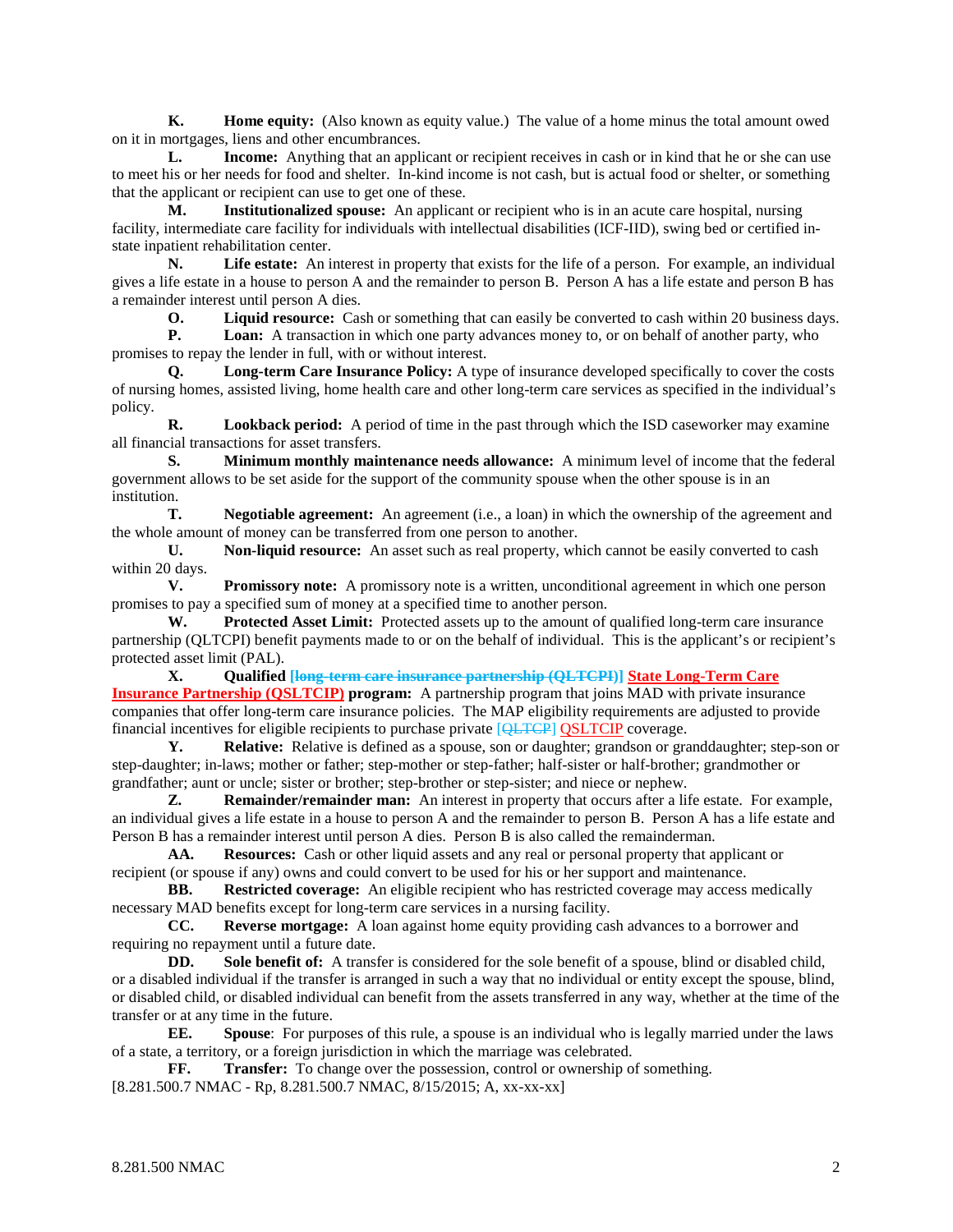### **8.281.500.8 [RESERVED]**

**8.281.500.9 NEED DETERMINATION:** Applicants for and recipients of institutional care must apply for and take all necessary steps to obtain any income or resources to which they may be entitled. When an applicant or recipient is given notification by HSD to apply for and obtain specific income and resources they must take steps to do so within 30 calendar days.

**A. Failure to apply for and take steps to determine eligibility for other benefits:** Failure or refusal to apply for and take all necessary steps to determine eligibility for other benefits after notice is received results in an applicant or recipient becoming ineligible for a MAP category of eligibility for institutional care.

**B. Exceptions to general requirement:** Applicants or recipients who have elected a lower veterans administration (VA) payment do not need to reapply for veterans administration improved pension (VAIP) benefits. Crime victims are not required to accept victims compensation payments from a state-administered fund as a condition of MAP eligibility.

[8.281.500.9 NMAC - Rp, 8.281.500.9 NMAC, 8/15/2015]

**8.281.500.10 RESOURCE STANDARDS:** A "resource" is defined as cash or liquid assets and real or personal property which is owned and can be used either directly, or by sale or conversion, for the applicant's or recipient's support and maintenance. Resources may be liquid or non-liquid and may be excluded from the eligibility determination process under certain conditions. A liquid resource is an asset which can readily be converted to cash. A non-liquid resource is an asset or property which cannot readily be converted to cash.

**A. Resource determination:** The resource determination for a MAP category of eligibility for institutional care is made as of the first moment of the first day of the month. An applicant or recipient is ineligible for any month in which his or her countable resources exceed the allowable resource standard as of the first moment of the first day of the month. Changes in the amount of countable resources during a month do not affect eligibility or ineligibility for that month.<br>**B.** Distinguishi

**Distinguishing between resources and income:** Resources must be distinguished from income to avoid counting a single asset twice. As a general rule, ownership of a resource precedes the current month while income is received in the current month. Income held by an applicant or recipient until the following month becomes a resource.

[8.281.500.10 NMAC - Rp, 8.281.500.10 NMAC, 8/15/2015]

**8.281.500.11 APPLICABLE RESOURCE STANDARDS:** The resource criteria and eligibility standards of this section apply to all applicants for and recipients of a MAP category of eligibility for institutional care. An applicant or recipient is eligible for a MAP category of eligibility for institutional care on the factor of resources if countable resources do not exceed \$2,000. Some of an applicant's or recipient's resources are counted in the eligibility determination and some resources are excluded. Any resource which is not specifically excluded in 8.281.500.13 NMAC is considered a countable resource for the purpose of determining a MAP category of eligibility for institutional care.

**A. Liquid resources:** A liquid resource is cash or something that can easily be converted to cash within 20 business days. The face or surrender value of liquid resources such as cash, savings or checking accounts, and other financial instruments are considered in determining a MAP category of eligibility. The countable value of liquid resources is based on their current fair market value.

**(1)** An applicant or recipient must provide verification of the value of all liquid resources. The resource value of a bank account is customarily verified by a statement from the bank showing the account balance as of the first moment of the first day of the month in question. If an applicant or recipient cannot provide this verification, the ISD worker provides the applicant or recipient with a detailed request of all documents needed to determine a MAP category of eligibility.

**(2)** If the applicant or recipient can demonstrate that a check was written and delivered to a payee but not cashed by the payee prior to the first moment of the first day of the month, the amount of that check is subtracted from the applicant or recipient checking account balance to arrive at the amount to be considered a countable resource.

**B. Non-liquid resources:** A non-liquid resource is something such as real property that cannot easily be converted to cash within 20 business days. The value of non-liquid resources is computed at current market value minus encumbrances or financial penalties for early withdrawal. [8.281.500.11 NMAC - Rp, 8.281.500.11 NMAC, 8/15/2015]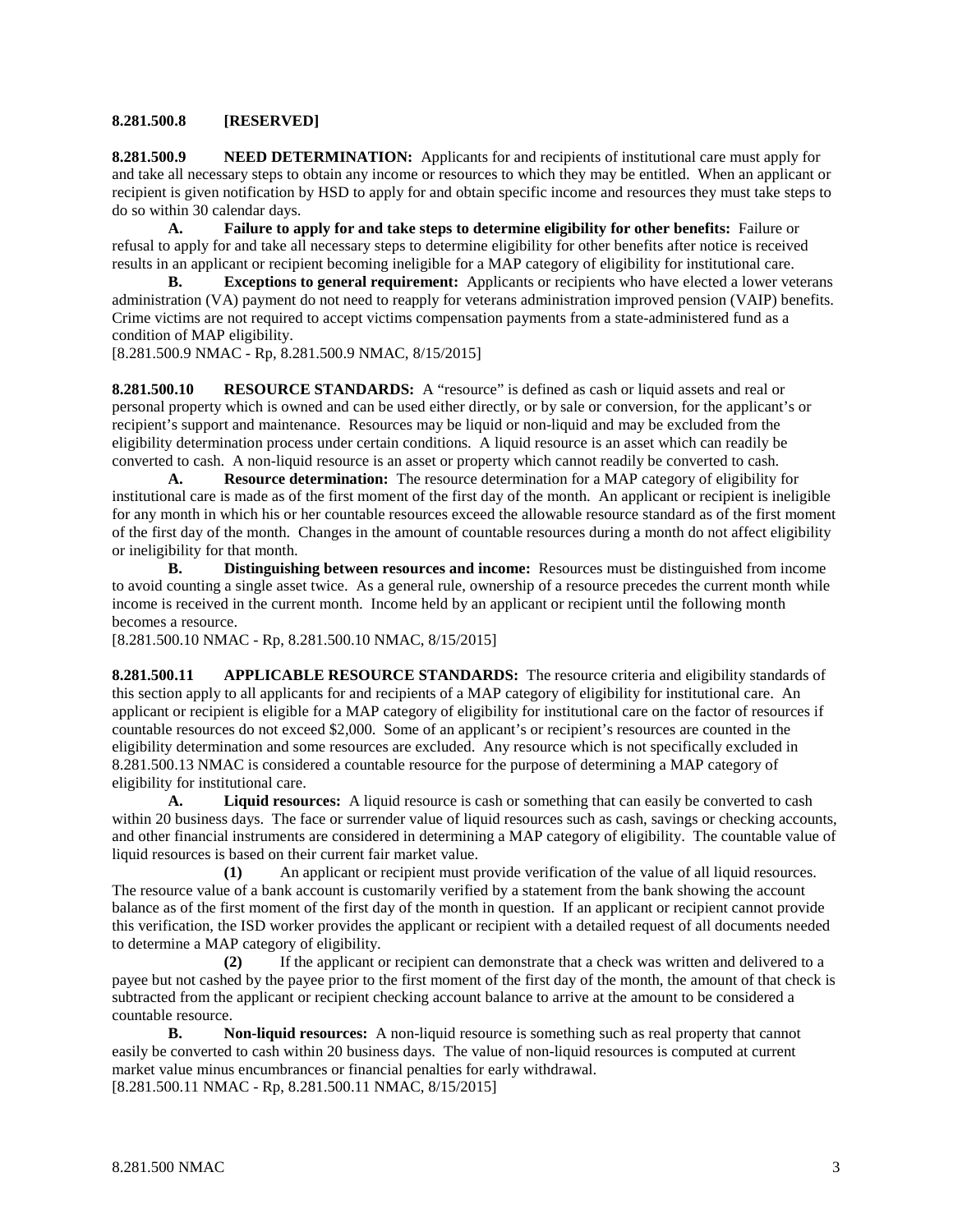**8.281.500.12 COUNTABLE RESOURCES:** Before a resource can be considered countable, the three criteria listed below must be met.

**A. Ownership interest:** An applicant or recipient must have an ownership interest in a resource for it to be countable. The fact that an applicant or recipient has access to a resource, or has a legal right to use it, does not make it countable unless the applicant or recipient also has an ownership interest in it.

**B. Legal right to convert resource to cash:** An applicant or recipient must have the legal ability to spend the funds or to convert non-cash resources into cash.

**(1) Physical possession of resource:** The fact that an applicant or recipient does not have physical possession of a resource does not mean it is not his or her resource. If he or she has the legal ability to spend the funds or convert the resource to cash, the resource is considered countable. Physical possession of savings bonds is a legal requirement for cashing them.

**(2) Unrestricted use of resource:** An applicant or recipient is considered to have free access to the unrestricted use of a resource even if he or she can take those actions only through an agent, such as a representative payee, guardian, conservator, trustee, or another authorized representative. If there is a legal bar to the sale of a resource, the resource is not countable. However, if a co-owner of real property can bring an action to partition and sell the property, his or her interest in the property is a countable resource.

**C. Legal ability to use a resource:** If a legal restriction exists which prevents the use of a resource for the applicant's or recipient's own support and maintenance, the resource is not countable.

**D. Joint ownership of resources:** If an applicant or recipient owns either liquid or non-liquid resources jointly with others, he or she has 30 calendar days from the date requested by the ISD worker to submit all documentation required to verify his or her claims regarding ownership of, access to, and legal ability to use the resource for personal support and maintenance. Failure to do so results in the presumption that the resource is countable and belongs to the applicant or recipient.

**(1) Jointly held property:** If jointly held property is identified during review of an active case, the ISD worker must:

**(a)** determine whether the property is a countable resource;

**(b)** determine whether the value of the jointly held property plus the value of other countable resources exceeds the allowable resource maximum; and

**(c)** if the value of countable resources exceeds the allowable maximum, advance notice is furnished to the applicant or recipient of the intent to close his or her case and his or her right to verify claims regarding ownership of, access to, and legal ability to use the property for personal support and maintenance.

**(i)** If the applicant or recipient fails to provide required information or respond within the advance notice period, his or her case is closed.

**(ii)** If, after expiration of the advance notice period but prior to the end of the month in which the advance notice expires, the applicant or recipient provides the required evidence to show the property is not a countable resource, or is countable in an amount which, when added to the value of other countable resources, does not exceed the maximum allowable limit, and eligibility continues to exist on all other factors, the case is reinstated for the next month.

**(2) Joint bank accounts:** If liquid resources are in a joint bank account of any type, the applicant's or recipient's ownership interest, while the parties to the account are alive, is presumed to be proportionate to the applicant's or recipient's contributions to the total resources on deposit.

**(a)** The applicant or recipient is presumed to own a proportionate share of the funds on deposit unless he or she presents clear and convincing evidence that the parties to the account intended the applicant or recipient to have a different ownership interest.

**(b)** To establish the applicant's or recipient's ownership interest in a joint account, the following are required:

**(i)** statement by the applicant or recipient regarding contributions to the account; reasons for establishing the account; who owns the funds in the account; and any supporting documentation; plus

**(ii)** corroborating statements from the other account holder(s);

**(iii)** if either the applicant or recipient or the other account holder is not capable of making a statement, the applicant or recipient or an authorized representative must obtain a statement from a third party who has knowledge of the circumstances surrounding the establishment of the joint account.

**(c)** Failure to provide required documentation within 30 calendar days of the date requested by the ISD worker results in a determination that the entire account amount belongs to the applicant or recipient.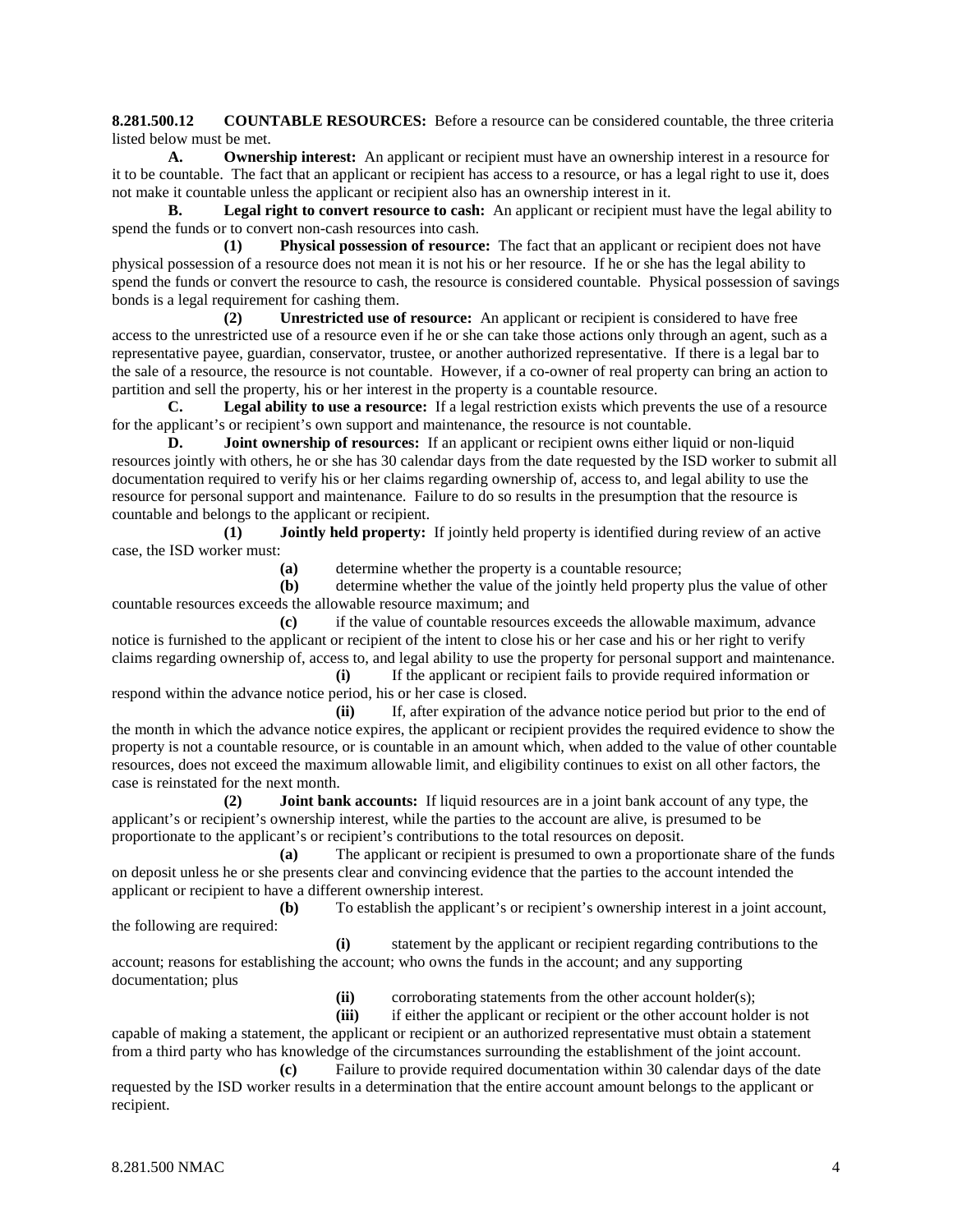**(d)** If the existence of a jointly held bank account is identified during the review of an active case, the ISD worker requests evidence of ownership and accessibility. If the evidence is not furnished within 30 calendar days of the request, his or her case is closed.

**(3) Life estate:** A life estate interest in the applicant's or recipient's own home will count as a resource if the applicant or recipient has not resided on the property continuously for at least 12 months from the date of the life estate purchase. For a purchase of a life estate in the home of another, see Subsection D of 8.281.500.14 NMAC.

**(a)** The "unisex life estate and remainder interest tables" are used to determine the value of a life estate. See 8.200.520 NMAC. The value is computed by multiplying the current fair market value by the percentage reduction on the unisex table under the column for the applicant's or recipient's age.

**(b)** If an applicant or recipient feels the value calculated based on this method is overstated, he or she can obtain a valuation of the life estate in the area for use as documentation of lesser value.

**E. The home as a countable resource:** If the applicant or recipient or his or her authorized representative states the applicant or recipient does not intend to return to the home and it is not the residence of applicant's or recipient's spouse or dependent relative, the home is considered a countable resource. If the applicant or recipient or his or her authorized representative puts the home up for sale and it is not the primary residence of the applicant's or recipient's spouse or a dependent relative, the home is considered a countable resource. A dependent relative is a minor child or adult disabled child of the applicant, recipient, or community spouse.

**F. Value of property:** The applicant or recipient must supply HSD with written documentation regarding the fair market value of the property from a real estate agent, title company or mortgage insurance company familiar with the area in which the property is located in addition to any encumbrances against the property. The ISD worker determines the equity value of the property by subtracting the amount of the encumbrances from the fair market value of the property.

**G. Hardship:** Applicants or recipients who are on restricted coverage due to excess equity in their homes may request an undue hardship waiver based on the criteria specified in 8.281.500.24 NMAC.

**H. Real property:**

**(1)** If an applicant or recipient is the sole owner of real property, other than the applicant's or recipient's or his or her primary residence and has the right to dispose of it, the entire equity value is included as a countable resource.

**(2)** If an applicant or recipient owns property with one or more individuals and the applicant or recipient has the right, authority or power to liquidate the property or his or her pro-rata share of the property, it is considered a resource. If a property right cannot be liquidated, the property will not be considered a resource to applicant or recipient. The applicant or recipient must provide a copy of the legal document which indicates his or her interest in the property.

**I. Vehicles:** One automobile is totally excluded regardless of value if it is used for transportation for the applicant or recipient or a member of applicant's or recipient's household. Any other automobiles are considered to be non-liquid resources. Recreational vehicles and boats are considered household goods and personal effects rather than vehicles.

**J. Household goods and personal effects:** Household goods and personal effects are considered countable resources if the items were acquired or are held for their value or are held as an investment. Such items can include but are not limited to gems and jewelry that is not worn or held for family significance, or collectibles.

**K. Promissory notes:** If an applicant or recipient holds or owns a promissory note and the note is negotiable, it is a countable resource. The value is the outstanding principal balance due at the time of the applicant's or recipient's MAP application, unless the applicant or recipient proves that it has a lower value.

**(1)** A promissory note held by the applicant or recipient must be a bona fide loan. This means that it must be legally valid and made in good faith. The ISD worker must evaluate the note and determine whether or not it is a bona fide loan. In order to determine if the note is a bona fide loan, the ISD worker should obtain documentation of the applicant's or recipient's receipt of payments on the note at the time of application and at re-certification. If the applicant or recipient sells or transfers the promissory note, then he or she may be subject to a penalty for a transfer of assets for less than fair market value.

**(2)** If the promissory note is non-negotiable, and the applicant or recipient receives payments on the note that could be used for food or shelter, then the amount of the payment retained in the month following receipt is a resource to the applicant or recipient.

**(3)** If an applicant or recipient purchases a promissory note, loan or mortgage, the repayment terms must be actuarially sound, provide for equal payment amounts with no deferral or balloon payments, and it must contain a provision that prohibits cancellation of the balance upon the death of the lender. A promissory note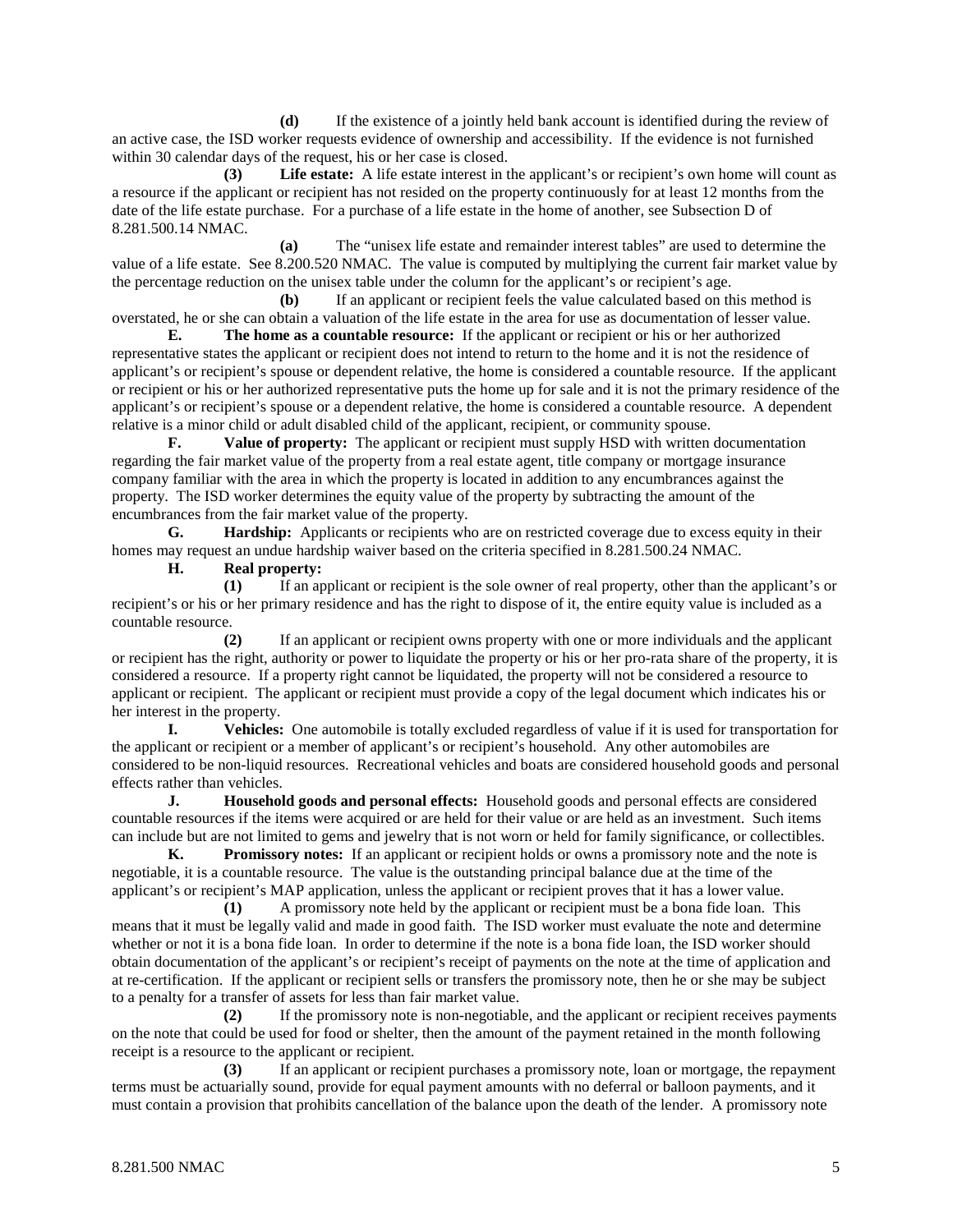not meeting these requirements shall be treated as a transfer of assets for less than fair market value. If a promissory note does not meet these requirements, the value of the note, loan or mortgage is the outstanding balance due on the date of the applicant's or recipient's MAP application.

**L. Pension funds:** A pension fund, if accessible to the applicant or recipient, is a countable resource. Any fees for withdrawal of the funds are subtracted from the balance and the remainder is a countable resource.

**M. Individual retirement accounts (IRA):** An IRA is a tax-deductible savings account that sets aside money for retirement. Funds in an IRA are counted as an asset in their entirety less the amount of penalty for early withdrawal.

**N. Keogh plan:** A Keogh plan is a retirement plan established by a self-employed applicant or recipient alone or for the self-employed applicant or recipient and his or her employees. If the Keogh plan was established for the self-employed applicant or recipient alone, the funds in the plan are counted as an asset in their entirety less the amount of penalty for early withdrawal. If the Keogh plan was established for employees other than the spouse of the applicant or recipient, the funds do not count as an asset.

**O. Loans:** In some circumstances a loan may be a countable resource.

**(1)** Negotiable loan. If an applicant or recipient owns a loan agreement or is a lender and the agreement is a negotiable, bona fide loan:

**(a)** the outstanding principal balance is a resource of the applicant or recipient;

**(b)** the cash provided to the borrower is no longer the applicant or recipient lender's resource because he or she cannot access it for his or her own use; the loan agreement replaces the cash as the applicant or recipient lender's resource;

**(c)** payments that the applicant or recipient lender receives from the borrower against the loan principal are conversions of a resource, not income; if retained, the payments are counted as the applicant or recipient lender's resource starting in the month following the month of receipt; and

**(d)** interest income received by the applicant or recipient lender is unearned income. **(2)** Non-negotiable loan. If the applicant or recipient owns a loan agreement or is a lender and the loan agreement is not a bona fide loan or is not negotiable:

**(a)** the agreement is not a resource of the applicant or recipient lender;

**(b)** payments against the principal are income to the applicant or recipient lender, not conversion of a resource;

**(c)** the cash specified in the agreement may be a resource if the applicant or recipient lender can access it for his or her own use; and

> **(d)** interest income received by the applicant or recipient lender is unearned income. **(3)** Bona fide loan. If the applicant or recipient is the borrower and the agreement is a bona

fide loan:

**(a)** the loan agreement itself is not a resource for the applicant or recipient; and

**(b)** the cash provided by the applicant or recipient lender is not income, but is the borrower's resource if retained in the month following the month of receipt.

**(4)** Not a bona fide loan. If the applicant or recipient is the borrower and the agreement is not a bona fide loan:

**(a)** the loan agreement itself is not a resource of the applicant or recipient; and

**(b)** the cash provided by the applicant or recipient lender is income in the month received and is a resource if retained in the month following the month it was received.

**(5)** Informal loan. If the agreement is an agreement between applicants or recipients who are not in the business of lending money or providing credit, it is an informal loan. An informal loan is bona fide if it meets all of the following criteria:

**(a)** the agreement is enforceable under state law;

**(b)** the agreement is in effect at the time that the cash is provided to the borrower; money given to an applicant or recipient with no obligation to repay cannot become a loan at a later date;

**(c)** the obligation to repay the loan must be acknowledged by both the applicant or recipient lender and the borrower; when money or property is given and accepted based on any understanding other than it is to be repaid by the receiver, there is no loan;

**(d)** the agreement must include a plan or schedule for repayment, and the borrower's express intent to repay by pledging real or personal property or anticipated future income (such as social security insurance (SSI) benefits);

**(e)** the repayment plan or schedule must be feasible; in determining the plan's feasibility, consider the amount of the loan, the applicant's or recipient's resources and income and the applicant's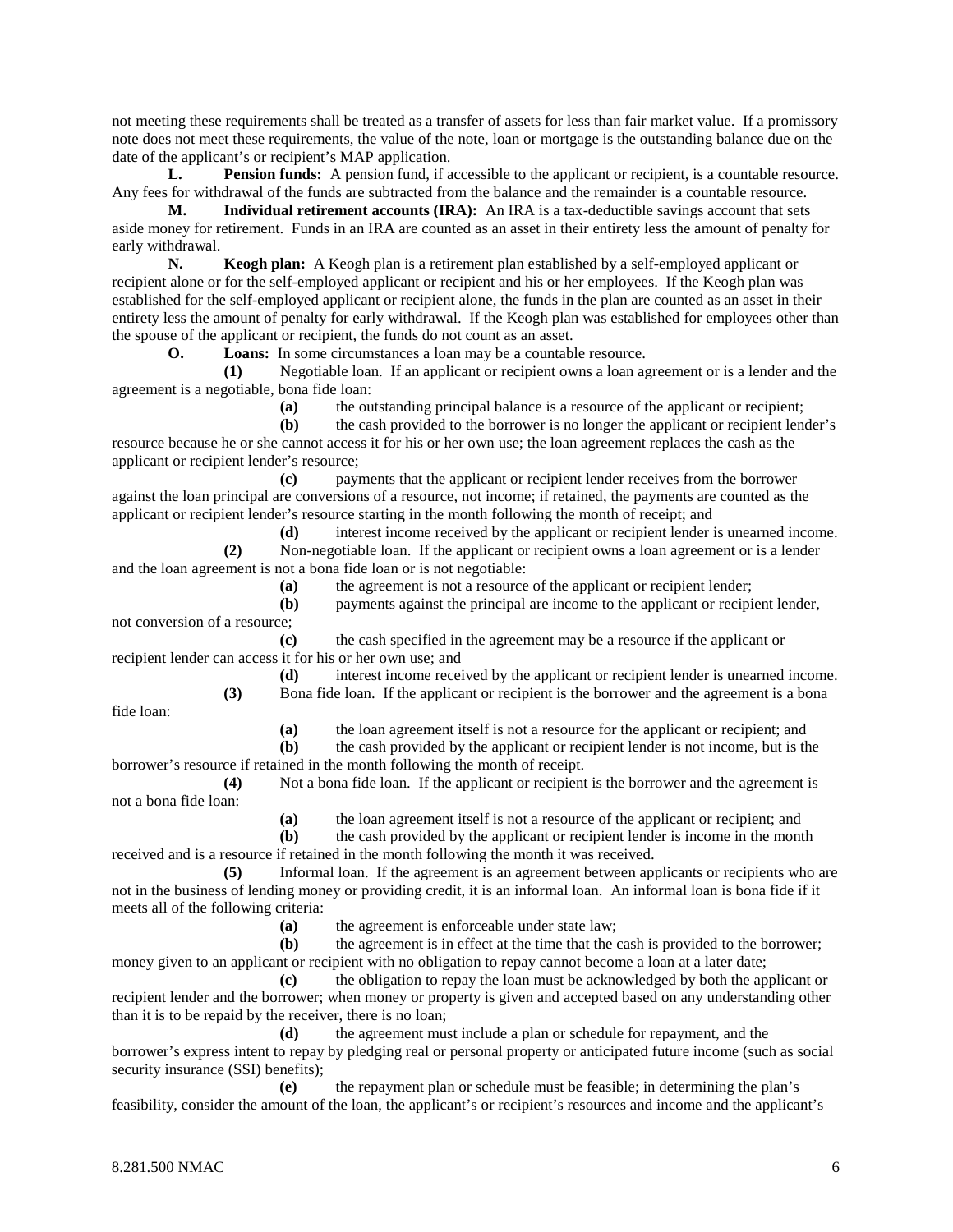or recipient's living expenses;

**(f)** if the applicant or recipient is the borrower, the loan proceeds are a resource if they are retained in the month following the month of receipt; the resource value is the amount of the proceeds that the applicant or recipient still holds in the month following the month of receipt;

**(g)** if the applicant or recipient is the lender, the agreement is a countable resource starting in the month after the month that the applicant or recipient lender provides the proceeds to the borrower; and

**(h)** the agreement's resource value is the outstanding principal balance unless the applicant or recipient lender provides evidence that the loan has a lower value.

**P.** Other financial instruments: Other financial instruments will be evaluated by HSD to determine if they are a countable resource.

**Q. Continuing care retirement community, assisted living, life care community or like living arrangement:** The portion of initial fees paid upon signing a contract for housing and care that has a potential to be refunded to the applicant or recipient is countable.

**R. Other countable resources:** Other liquid or non-liquid resources must be considered in the calculation of total countable resources. The following non-liquid resources may be included in the calculation of countable resources if they cannot be excluded pursuant to 8.281.500.13 NMAC:

- **(1)** burial funds;
- **(2)** burial spaces;
- (3) life insurance and other insurance products such as annuities;<br>(4) income-producing property: and
- **(4)** income-producing property; and
- **(5)** other financial investment products.

[8.281.500.12 NMAC - Rp, 8.281.500.12 NMAC, 8/15/2015]

**8.281.500.13 RESOURCE EXCLUSIONS:** Some types of resources can be excluded from the calculation of countable resources if they meet the specific criteria listed below.

**A. Burial fund exclusion:** Up to \$1,500 can be excluded from the countable liquid resources of an applicant or recipient if designated as his or her burial fund. An additional amount of up to \$1,500 can be excluded from countable liquid resources if designated as burial funds for the spouse of the applicant or recipient. The burial fund exclusion is separate from the burial space exclusion.

**(1) Retroactive designation of burial funds:** An applicant or recipient can retroactively designate funds for burial back to the first day of the month in which the applicant or recipient intended the funds to be set aside for burial. The applicant or recipient must sign a statement indicating the month the funds were set aside for burial.

**(2) Limit on exclusion:** An applicant or recipient can designate as much of his or her liquid resources as he/she wishes for burial purposes. However, only one burial fund allowance of up to \$1,500 each for the applicant or recipient and his or her spouse can be excluded from countable resources. A burial fund exclusion does not continue from one period of eligibility to another (i.e., across a period of ineligibility). For each new period of eligibility, any exclusion of burial funds must be developed as for an initial application.

**(3) Removal of designation:** An applicant or recipient cannot "un-designate" burial funds, unless one of the following occurs:

**(a)** eligibility terminates;

**(b)** part, or all, of the funds can no longer be excluded because the applicant or recipient purchased excluded life insurance or an irrevocable burial contract which partially or totally offsets the available burial fund exclusion; or

**(c)** the applicant or recipient uses the funds or any portion of the funds for another purpose; this action makes the funds countable; any designated burial funds used for another purpose will be counted as income in the month withdrawn and as a resource thereafter.

**(4) Reduction of burial fund exclusion:** The \$1,500 burial fund exclusion is reduced by the following:

**(a)** the face value of excluded life insurance policies;

**(b)** assets held in irrevocable burial trusts; irrevocable means the value paid cannot be returned to the applicant or recipient;

- **(c)** assets that are not burial space items held in irrevocable burial contracts;
- **(d)** assets held in other irrevocable burial arrangements; and
- **(e)** assets held in an irrevocable trust available to meet burial expenses.
- **(5) Interest from burial fund:** Interest derived from a burial fund is not considered a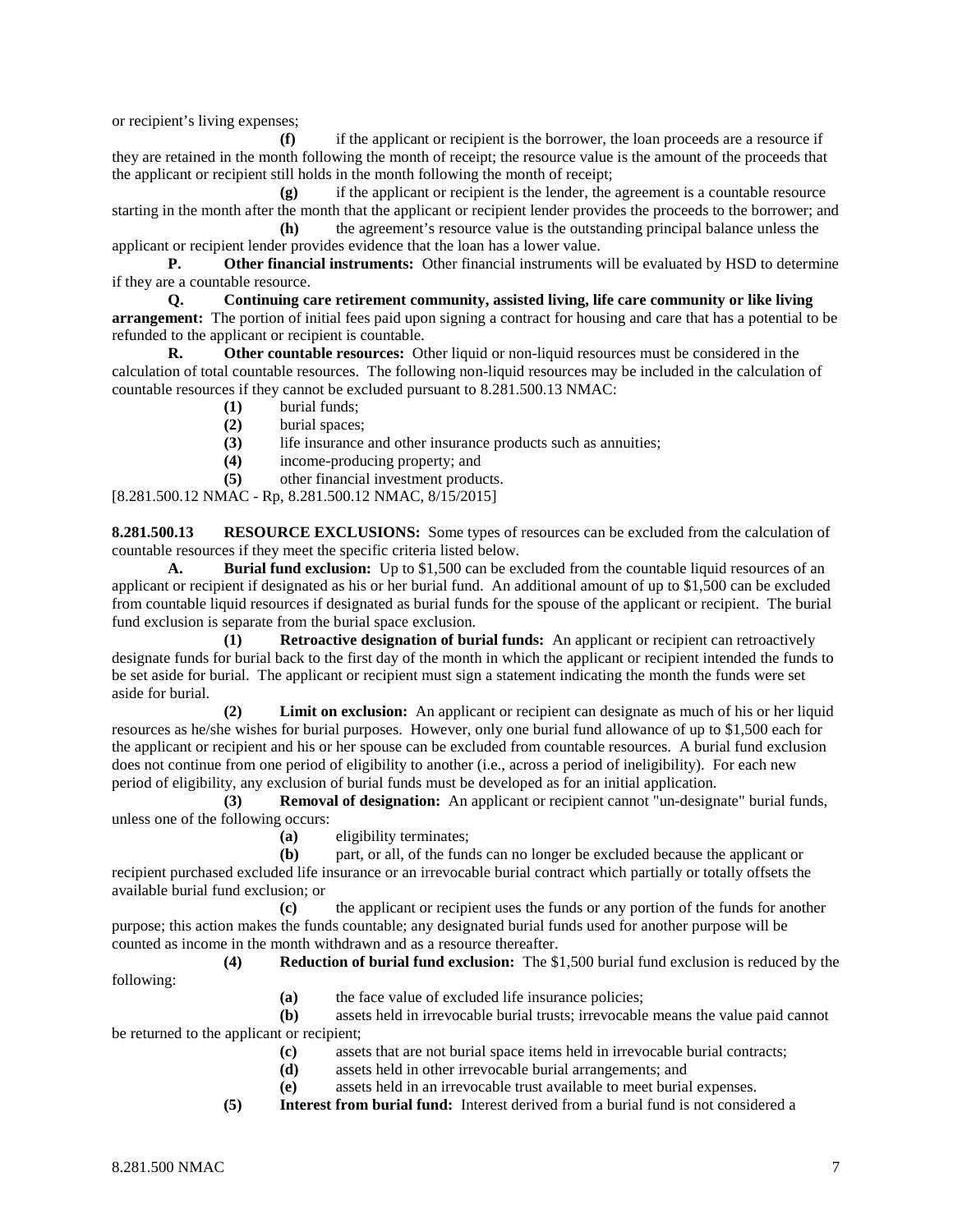countable resource or income if all the following conditions exist:

- **(a)** the original amount is excluded;
- **(b)** the excluded burial fund is not commingled with non-excluded burial funds;
- **(c)** the interest earned remains with the excluded burial funds.

**(6) Commingling of burial funds:** Burial funds cannot be commingled with non-burial funds. If only part of the funds in an account are designated for burial, the burial fund exclusion cannot be applied until the funds designated for burial expenses are separated from the non-burial funds. Countable and excluded burial funds can be commingled.

**(7) Life insurance policy designated as burial fund:** An applicant or recipient can designate a life insurance policy as a burial fund at the time of application. The ISD caseworker must first analyze Subsection H of 8.281.500.13 NMAC of this rule.

**(8) Burial contracts:** If an applicant or recipient has a prepaid burial contract, the ISD caseworker determines whether it is revocable or irrevocable and whether it is paid for. Until all payments are made on a burial contract, the amounts paid are considered burial funds and no burial space exclusions apply.

**(a)** An applicant or recipient may have a burial contract which is funded by a life insurance policy. The life insurance may be either revocably or irrevocably assigned to a funeral director or mortuary.

**(b)** A revocable contract exists if the value can be returned to the applicant or recipient. An irrevocable contract exists when the value cannot be returned. If the contract or insurance policy assignment is revocable, the following apply.

**(i)** If the burial contract is funded by a life insurance policy, the policy is the resource which must be evaluated. The burial contract itself has no value. It exists only to explain the applicant's or recipient's burial arrangements.

**(ii)** No exclusions can be made for burial space items because the applicant or recipient does not have a right to them if the contract is not paid for or the policy is not paid up.

**(c)** If the assignment is irrevocable, the life insurance or burial contract is not a countable resource, because the applicant or recipient does not own it.

**(i)** The burial space exclusions can apply if the applicant or recipient has the right to the burial space items.

**(ii)** The value of the irrevocable burial arrangement is applied against the \$1,500 burial fund exclusion only if the applicant or recipient has other liquid resources to designate for burial.

**B. Burial space exclusion:** A burial space or an agreement which represents the purchase of a burial space held for the burial of an applicant or recipient, his or her spouse, or any other member of his or her immediate family is an excluded resource regardless of value. Interest and accruals on the value of a burial space are excluded from consideration as countable income or resources.

When calculating the value of resources to be deemed to an applicant or recipient from his or her parent(s) or spouse, the value of spaces held by the parent(s) or spouse which are to be used for the burial of the applicant or recipient, or any member of the applicant's or recipient's immediate family, including the deemer parent or spouse, must be excluded.

**(2)** The burial space exclusion is separate from, and in addition to, the burial fund exclusion.

**(3) Burial space definitions:** "Burial space" is defined as a(n) burial plot, gravesite, crypt, mausoleum, casket, urn, niche, or other repository customarily used for the deceased's bodily remains.

**(a)** A burial space also includes necessary and reasonable improvements or additions, such as vaults, headstones, markers, plaques, burial containers (e.g., caskets), arrangements for the opening and closing of a gravesite, and contracts for care and maintenance of the gravesite, sometimes referred to as endowment or perpetual care.

**(b)** Items that serve the same purpose are excluded once per applicant or recipient, such as excluding a cemetery lot and a casket, but not a casket and an urn.

**(4) Burial space contract:** An agreement which represents the purchase of a burial space is defined as a contract with a burial provider for a burial space held for the eligible applicant or recipient or a member of his or her immediate family.

**(a)** Until all payments are made on the contract, the amounts paid are considered burial funds and no burial space exclusions apply.

- **(b)** An applicant's or recipient's immediate family includes:
	- **(i)** spouse;
	- **(ii)** natural or adoptive parents;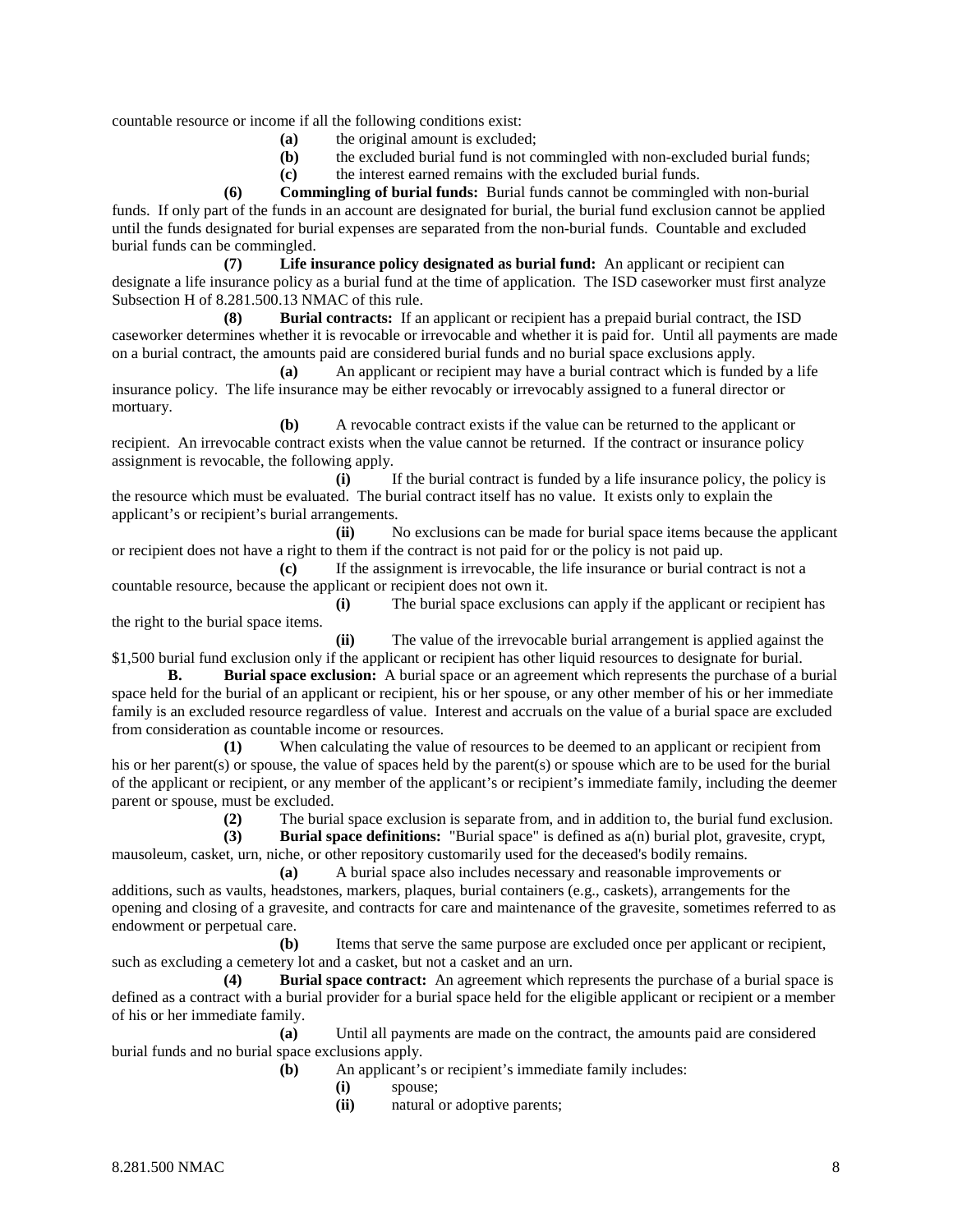- (iii) minor or adult children, including adoptive and stepchildren;<br>(iv) siblings, including adoptive and stepsiblings; and
- siblings, including adoptive and stepsiblings; and
- **(v)** spouse of any of the above relatives.

**(c)** If a relative's relationship to an applicant or recipient is by marriage only, the relationship ceases to exist upon the dissolution of the marriage.

**(5) Burial space "held" for an applicant or recipient:** A burial space is considered held for an applicant or recipient if:

**(a)** someone has title to or possesses a burial space intended for the use of the applicant or recipient or a member of his or her immediate family; or

**(b)** someone has a contract with a funeral service company for a specified burial space for the applicant or recipient or a member of his or her immediate family, such as an agreement which represents the applicant's or recipient's current right to the use of the items at the amount shown.

**(6)** Until the purchase price is paid in full, a burial space is not considered "held for" an applicant or recipient under an installment sales contract or similar device if:

**(a)** the applicant or recipient does not currently own the space;

**(b)** the applicant or recipient does not currently have the right to use the space; and

**(c)** the seller is not currently obligated to provide the space.

**C. Life estate exclusion:** The value of a life estate interest in the applicant's or recipient's own home or in the home of another is excluded if the applicant or recipient has continuously resided in the home for a period of 12 months or more from the date of the life estate purchase. The value of the remainderman's interest when a life estate is retained in one's own home is considered a transfer of resources to be evaluated in accordance with 8.281.500.14 NMAC.

**D. Settlement exclusions:** Agent Orange settlement payments made to applicant or recipient veterans or their survivors are excluded from consideration as resources.

**(1)** Payments made under the Radiation Exposure Compensation Act are excluded from consideration as resources.

**(2)** Payments received from a state-administered fund established to aid victims of crime are excluded for nine months beginning the month after the month of receipt.

**(3)** Payments under the foundation called 'remembrance, responsibility and the future', excluded from consideration as resources.

**E. Exclusions for real property and home:** A home is any shelter used by an applicant or recipient, or his or her spouse, as the principal place of residence. The home is not considered a countable resource while in use by the applicant, recipient, or his or her spouse as a principal place of residence. If an applicant's or recipient's home equity value exceeds the amount allowed under 8.200.510 NMAC, then the entire valued amount of his or her home is a countable resource. An applicant or recipient with home equity of more than the amount specified shall be placed on restricted coverage for as long as he or she owns the home. The home includes any buildings and contiguous land used in the operation of the home. If the amount is equal to or less than allowed under 8.200.510 NMAC, then his or her home is excluded during the periods when he or she resides in an acute care or long-term care medical facility when the applicant or recipient, or his or her authorized representative, states that the applicant or recipient intends to return to his or her home.

**F. Exclusion of home:** If the applicant or recipient or his or her authorized representative states the applicant or recipient does not intend to return to the home, but the home is the residence of the applicant's or recipient's spouse or dependent minor child or adult disabled child, the home is an excluded resource.<br> **G.** Income-producing property exclusion: To be excluded from consideration as a co

**Income-producing property exclusion:** To be excluded from consideration as a countable resource, income-producing property that does not qualify as a bona fide business (e.g., rental property or mineral rights) must have an equity value of no more than \$6,000 and an annual rate of return of at least six percent (6%) of the equity value. See Subsection F of 8.281.500.13 NMAC if the equity value exceeds \$6,000 but the rate of return is at least six percent (6%) annually. The \$6,000 and six percent (6%) limitation does not apply to property used in a trade or bona fide business, or to property used by an applicant or recipient as an employee which is essential to the applicant's or recipient's self-support (e.g., tools used in employment as a mechanic, property owned or being purchased in conjunction with operating a business). Existence of a bona fide business can be established by documentation such as business tax returns.

**(1) Determination of rate of return:** To calculate the annual rate of return for income producing property when the \$6,000 and six percent (6%) limits apply, the previous year's income tax statement, or at least three months earnings is used to project the rate of return for the year.

**(a)** If the income is sporadic or has decreased from that needed to maintain a six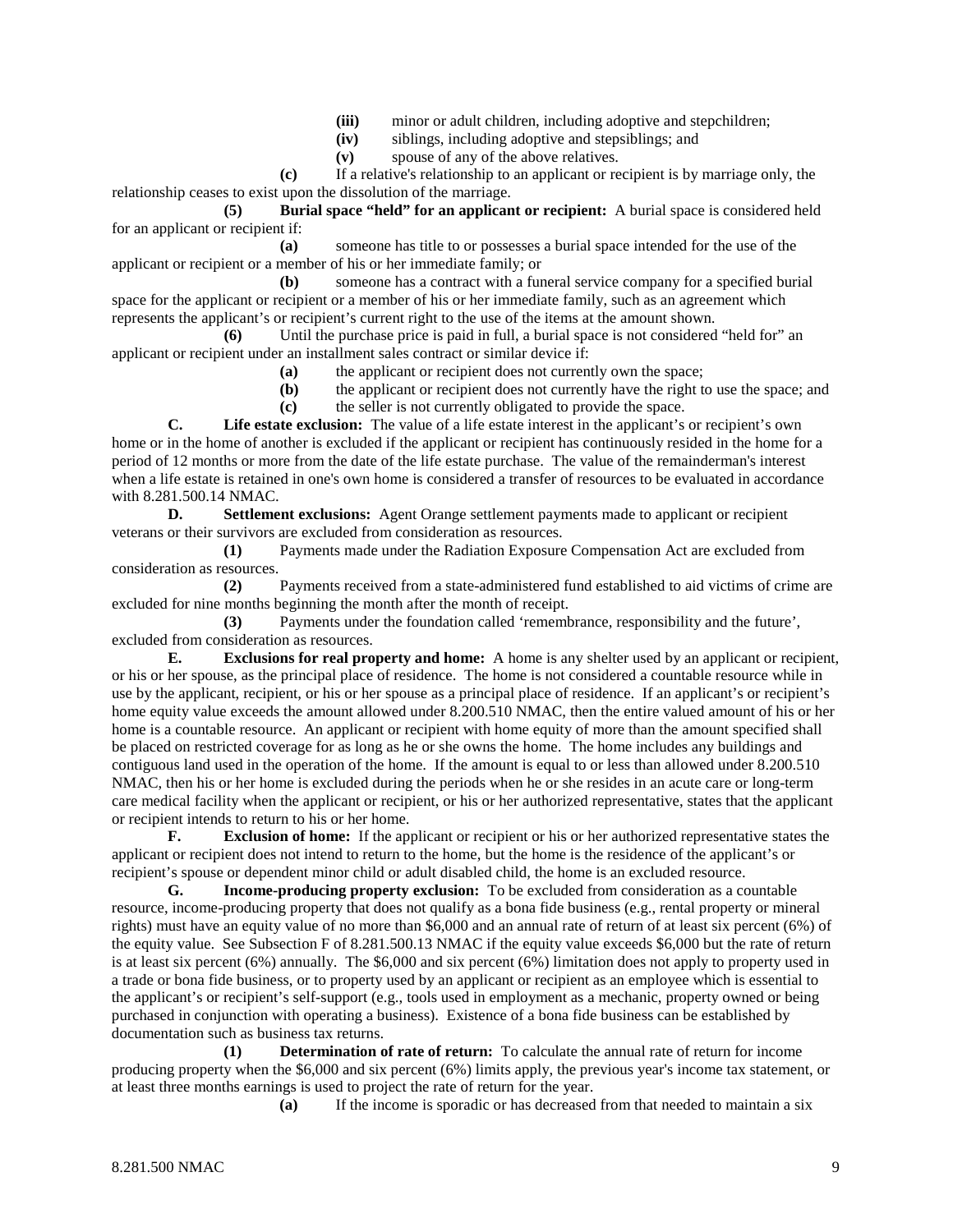percent (6%) rate of return for the coming year, the property is reevaluated at appropriate intervals.

**(b)** If the annual rate of return is at least six percent (6%) of the equity value but the equity value exceeds \$6,000, only the excess equity is a countable resource.

**(c)** If the annual rate of return is less than six percent (6%) but the usual rate of return is more, the property is excluded as a countable resource if all the following conditions are met:

reduction in the rate of return;

**(i)** unforeseeable circumstances, such as a fire, cause a temporary

**(ii)** the previous year's rate of return, as documented by the income tax statement or several months receipts, is at least six percent (6%); and

(iii) the property is expected to produce a rate of return of at least six percent (6%) within 18 months of the end of the year in which the adverse circumstances occurred; the ISD caseworker records in the case narrative the plan of action which is expected to increase the rate of return.

**(d)** The ISD caseworker notifies the applicant or recipient in writing that the property is excluded based on its expected increase in return and that it will be reevaluated at the end of the 18 month grace period. When this period ends, the property must be producing an annual rate of at least six percent (6%) to continue to be excluded as a countable resource.

**(2) Types of income-producing property:** Income-producing property includes:

**(a)** a business, such as a farm or store, including necessary capital and operating assets such as land and buildings, inventory or livestock; the property must be in current use or have been used with a reasonable expectation of resumed use within a year of its most recent use; the ISD caseworker must account for the cash actually required to operate the business; liquid business assets of any amount are excluded;

**(b)** non-business property includes rental property, leased property, land leased for its mineral rights, and property producing items for home consumption; property which produces items solely for home use is assumed to be producing an annual rate of return of at least six percent  $(6\%)$ ;

**(c)** employment-related property, such as tools or equipment; the applicant or recipient must provide a statement from his or her employer to establish that tools or equipment are required for continued employment when the applicant or recipient leaves the institution; if the applicant or recipient is selfemployed, only those tools normally required to perform the job adequately are excluded; the applicant or recipient must obtain a statement from someone in the same line of self-employment to establish what is excludable.

**H. Vehicle exclusion:** The term "vehicle" includes any mode of transportation such as a passenger car, truck or special vehicle. Included in this definition are vehicles which are unregistered, inoperable, or in need of repair. Vehicles used solely for purposes other than transportation, such as disassembly to resell parts, racing or as an antique, are not included in this definition. Recreational vehicles and boats are classified as personal effects and are evaluated under the household goods and personal effects exclusion. One vehicle is totally excluded if regardless of value if it is used for transportation for the applicant or recipient or a member of his or her household. Any other automobiles are considered to be non-liquid resources. Equity in the other automobiles is counted as a resource.

**I. Life insurance exclusion:** The value of life insurance policies is not considered a countable resource if the total cumulative face value of all policies owned by the applicant or recipient does not exceed \$1,500. A policy is considered to be "owned" by the applicant or recipient if the applicant or recipient is the only one who can surrender the policy for cash.

**(1) Consideration of burial insurance and term insurance:** Burial insurance and term insurance are not considered when computing the cumulative face value because this insurance is redeemable only upon death.

**(2) Calculation when value exceeds limit:** If the total cumulative face value of all countable life insurance policies owned by the applicant or recipient exceeds \$1,500, the ISD caseworker:

**(a)** verifies the total cash surrender value of all policies and considers the total amount a countable resource;

**(b)** informs the applicant or recipient that the insurance policies can be converted to term insurance or ordinary life insurance of lower face value at his or her option, if the cash surrender value, alone or in combination with other countable resources, exceeds the resource standard.

**J.** Qualified State Long-term Care Insurance Partnership (QSLTCIP) program: A resource exclusion equal to the amount of the qualified long-term care insurance benefit payments is made to or on the behalf of the applicant or recipient as determined during his or her eligibility process.

**(1)** In order to be considered a QSLTCIP policy it must meet the requirements set forth in 1917(a) of the Social Security Act.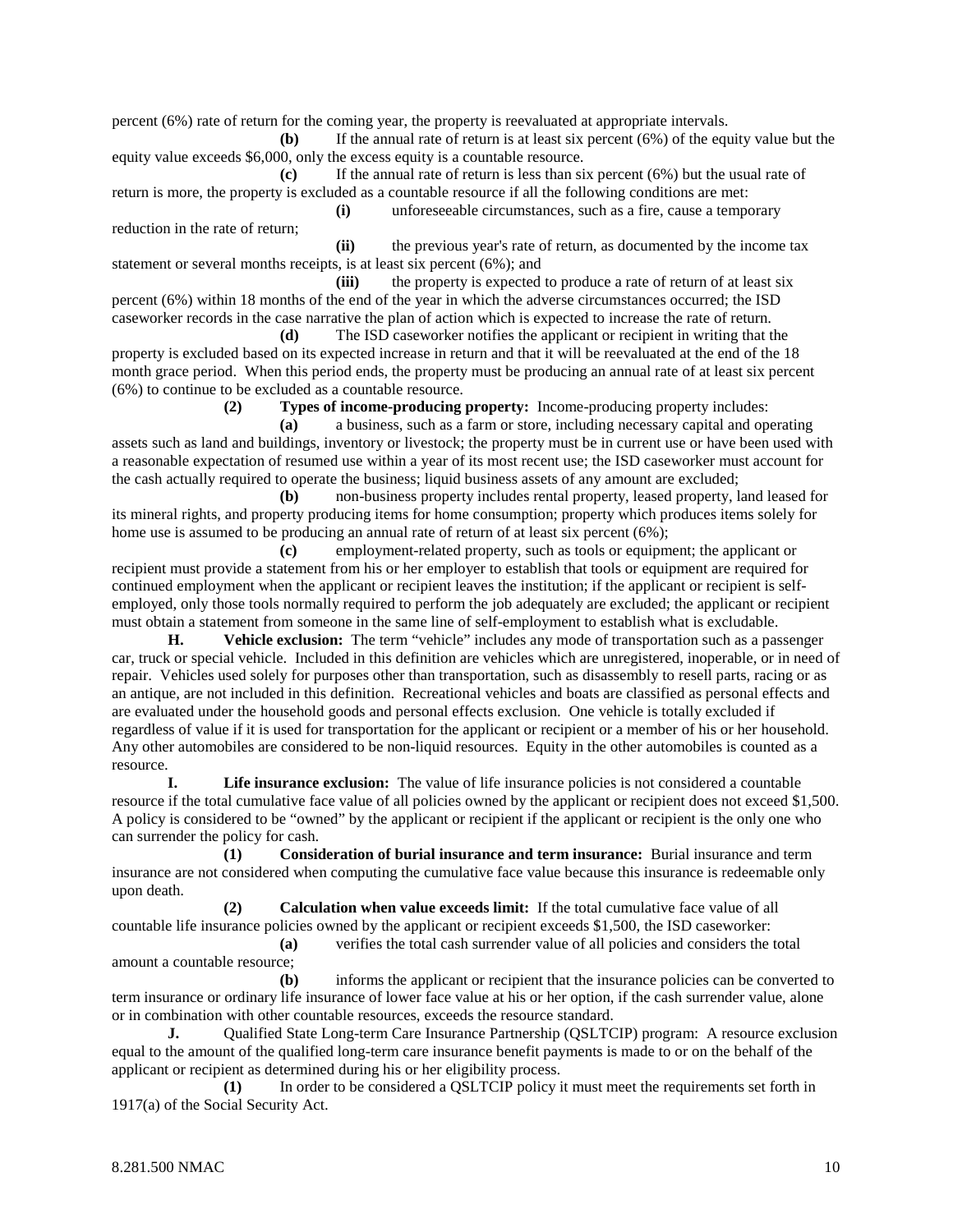- **(2)** The applicant or recipient:
	- **(a)** must have been a beneficiary of a QSLTCIP that was purchased on or after

August 15, 2015; or

**(b)** must have a QSLTCIP policy established in another state with a CMS approved state plan for state long-term care insurance partnerships and the beneficiary must have been a resident of such a state on the date the policy was purchased; or

**(c)** must be a current New Mexico resident and after August 14, 2015 have purchased a long-term care policy that was converted to a QSLTCIP through an endorsement, exchange, or rider.

**(3)** Long-term care insurance does not qualify as a QSLTCIP.

**(4)** Resources excluded in the amount of benefits paid out are also excluded in the estate recovery process.

**(5)** Resources can be designated for protection when a MAP category of eligibility for either institutional care services or home and community based services is established, while receiving MAD benefits provided through institutional care or home and community based waiver programs, or during the estate recovery process after a recipient dies.

**(6)** An applicant or recipient may protect assets up to the amount of QSLTCIP benefit payments made to or on the behalf of an applicant or recipient; this is the eligible applicant or recipient's protected asset limit (PAL). If the value of protected assets exceeds the PAL, the excess value is counted against the asset limit and is not protected in estate recovery.

**(7)** The following conditions may apply to assets protected under a QSLTCIP:

**(a)** an applicant or recipient may keep protected resources;

**(b)** the value of protected assets is updated each year at the MAP eligibility review; the updated value is the counted towards the PAL;

**(c)** an applicant or recipient may transfer a protected asset to another person without a transfer penalty; a transferred asset is counted against the PAL based on the value of the asset on the day it was transferred;

**(d)** an applicant or recipient may use a protected asset to obtain another protected asset, which then becomes the protected asset;

**(e)** an applicant or recipient can spend or deplete a protected asset; the asset continues to be protected and is counted against the PAL even though the applicant or recipient no longer has it; **(f)** once an asset is officially designated for protection, it cannot be undesignated in

favor of designating another asset;

**(g)** changes in the status of protected assets must be reported at the recipient's annual re-determination for MAP eligibility; some examples of changes are transferring, spending, depleting, or replacing an asset; and

**(h)** new countable assets that are reported in-between MAP eligibility renewals must be evaluated when reported to determine if they can be protected under the QSLTCIP program's PAL;

**(i)** the following assets cannot be protected under the QSLTCIP program and must be made available after the death of the recipient to reimburse HSD up to the amount of the paid MAD benefits on the deceased recipient behalf;

**(i)** special and or supplemental needs, pooled charitable trusts, irrevocable trusts with a reversionary state interest, or income diversion trusts; and

**(ii)** annuity interest where HSD has been named a reminder beneficiary. **(8)** Unused asset protection may result because all available asset protection was not used at the time of designation or when an applicant or recipient PAL has increased because the applicant or recipient continues to receive benefits from a QSLTCIP while receiving MAD benefits.

**(9)** Unused asset protection will automatically apply to protect assets already officially indicated for protection when the value of the asset has increased and there is unused asset protection.

**(10)** Unused asset protection may also be used to more fully cover an asset that is only partially protected, protect additional assets that have become available during a recipient's lifetime, or to protect assets in a recipient's estate after he or she dies.

**K. Produce for home consumption exclusion:** The value of produce for home consumption is totally excluded.

**L. Exclusion of settlement payments from the federal department of housing and urban development:** Payments from the department of housing and urban development (HUD) as defined in *Underwood v. Harris* are excluded as income and resources. These one-time payments were made in the spring of 1980 to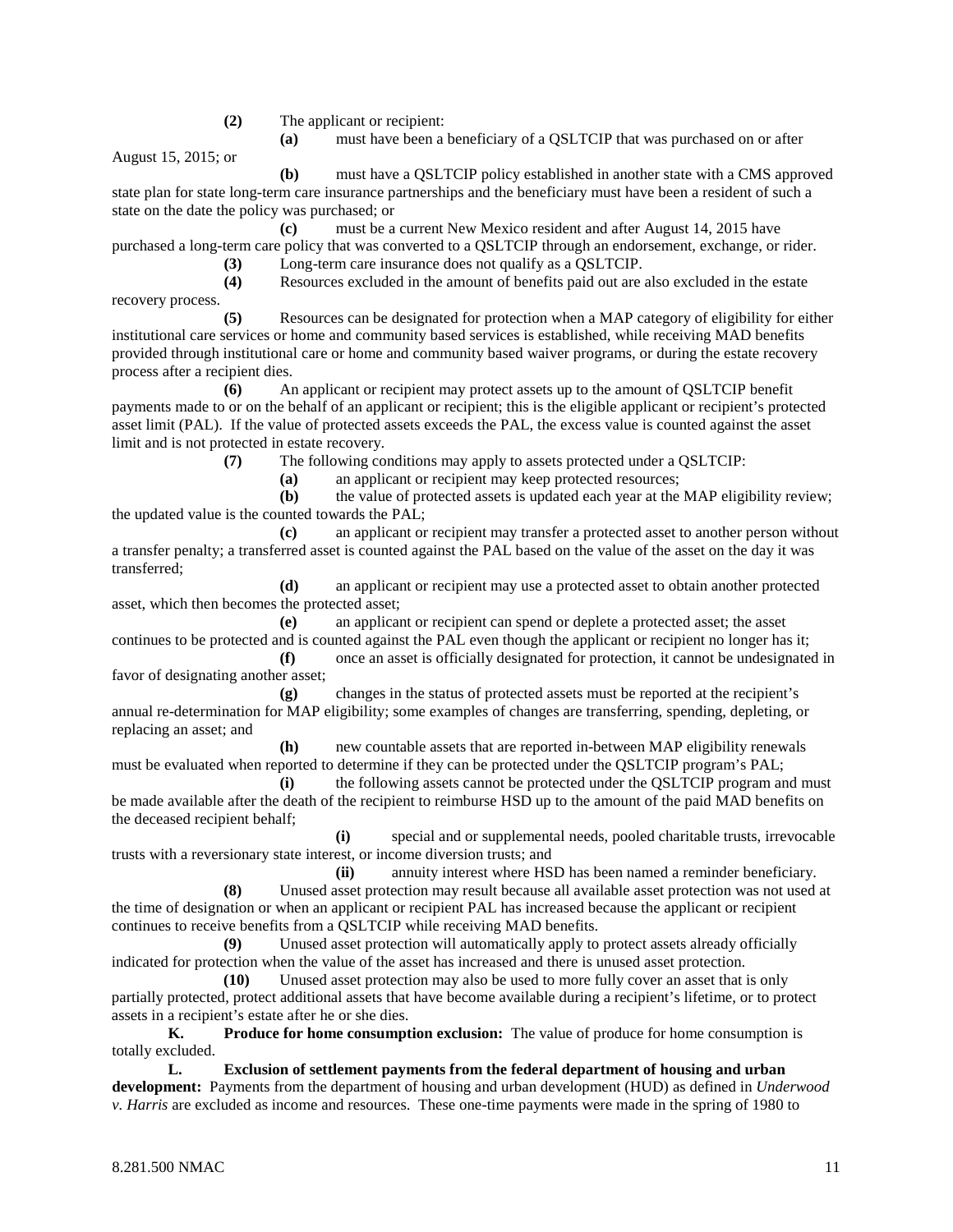certain eligible tenants of subsidized housing (Section 236 of the National Housing Act).

**(1) Segregation of payment:** To be excluded as a resource, payments retained by an applicant or recipient must be kept separate; these payments must not be combined with any other countable resources.

**(2) Income from segregated funds:** Interest or dividend income received from segregated payment funds is not excluded from income, or, if retained, is not an excluded resource; this interest or dividend income must be kept separate from excludable payment funds.

**M. Lump sum payments exclusion:** SSI and social security lump sum payments for retroactive periods are excluded as countable resources for nine months after the month in which they are received. See Subsection B of 8.281.500.15 NMAC for instructions regarding SSI and social security lump sums which are placed into the ownership of a MAD qualifying trust. Social security lump sum payments are considered infrequent income. See Subsection C of 8.281.500.19 NMAC.

**N. Home replacement exclusion:** The proceeds from a reverse mortgage from the sale of an excluded home is excluded. Additionally, the value of a promissory note or similar installment sales contract which constitutes proceeds from the sale of an excluded home is excluded from countable resources if all of the following conditions are met:

**(1)** the note results from the sale of the applicant's or recipient's home as described in Subsection E of 8.281.500.13 NMAC;

**(2)** within three months of receipt (execution) of the note, the applicant or recipient purchases a replacement home which meets the definition of a home in Subsection E of 8.281.500.13 NMAC; **(3)** all note-generated proceeds are reinvested in the replacement home within three months

of receipt;

**(4) additional exclusions:** in addition to excluding the value of the note itself, the down payment received from the sale of the former home, as well as that portion of any installment amount constituting payment on the principal are also excluded from countable resources;

**(5) failure to purchase another excluded home timely:** if the applicant or recipient does not purchase another home which can be excluded under the provisions of Subsection E of this section and the following paragraphs within three months, the value of the promissory note or similar sales contract received from the sale of an excluded home becomes a countable resource as of the first moment of the first day of the month following the month the note is executed; if the applicant or recipient purchases a replacement home after the expiration of the three month period, the value of the promissory note or similar installment sales contract becomes an excluded resource effective the month following the month of purchase of the replacement home provided that all other proceeds are fully and timely reinvested;

**(6) failure to reinvest proceeds timely:** if the proceeds from the sale of an excluded home under a promissory note or similar installment sales contract are not reinvested fully within three months of receipt in a replacement home, the following resources become countable as of the first moment of the first day of the month following receipt of the payment:

**(a)** the fair market value of the note;

timely reinvested;

**(b)** the portion of the proceeds, retained by the applicant or recipient which was not

**(c)** the fair market value of the note remains a countable resource until the first moment of the first day of the month following the receipt of proceeds that are fully and timely reinvested in the replacement home; failure to reinvest proceeds for a period of time does not permanently preclude exclusion of the promissory note or installment sales contract; however, previously received proceeds that were not timely reinvested remain countable resources to the extent they are retained;

**(7)** i**nterest payments:** if interest is received as part of an installment payment resulting from the sale of an excluded home under a promissory note or similar installment sales contract, the interest payments are considered countable unearned income in accordance with Subsection A of 8.281.500.19 NMAC;

**(8) when the home replacement exclusion does not apply:** if the home replacement exclusion does not apply, the market value of a promissory note or sales contract as well as the portion of the payment received on the principal are considered countable resources.

**O. Household goods and personal effects exclusion:** Household goods and personal effects are excluded if they meet one of the following four criteria:

**(1)** items of personal property, found in or near the home, which are used on a regular basis; items may include but are not limited to furniture, appliances, recreational vehicles (i.e. boats and RVs), electronic equipment (i.e. computers and television sets), and carpeting;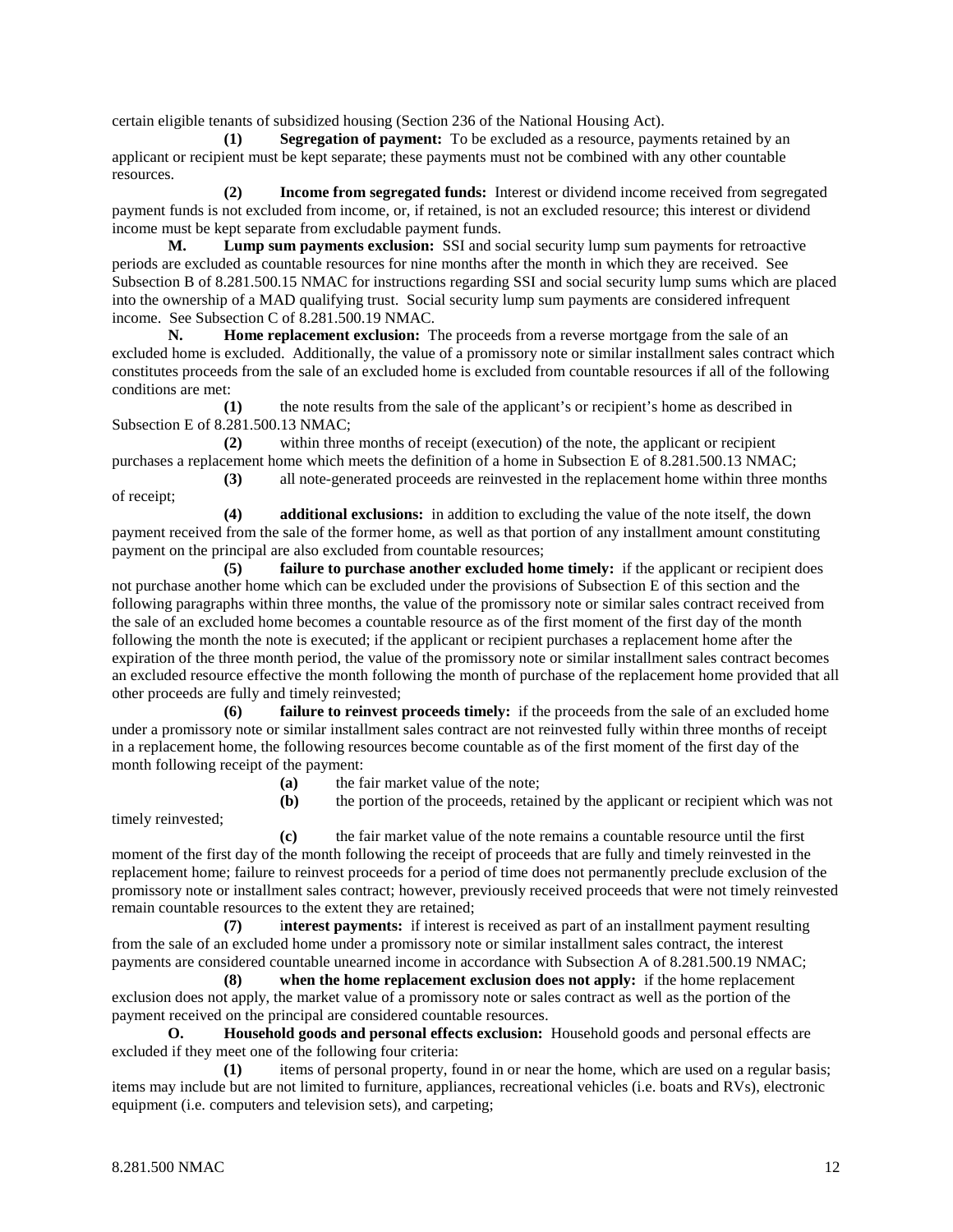**(2)** items needed by the householder for maintenance, use and occupancy of the premises as a home; items may include but are not limited to cooking and eating utensils, dishes, appliances, tools, and furniture;

**(3)** items of personal property ordinarily worn or carried by the applicant or recipient; items may include but are not limited to clothing, shoes, bags, luggage, personal jewelry including wedding and engagement rings, and personal care items;

**(4)** items otherwise having an intimate relation to the applicant or recipient; items may include but are not limited to prosthetic devices, educational or recreational items such as books or musical instruments, items of cultural or religious significance to an applicant or recipient; or items required because of an applicant or recipient impairment.

[8.281.500.13 NMAC - Rp, 8.281.500.13 NMAC, 8/15/2015]

**8.281.500.14 ASSET TRANSFERS:** The ISD caseworker must determine whether an applicant or recipient or his or her spouse transferred assets within a specified period of time (lookback period) before applying for a MAP category of eligibility for institutional care or at any time after approval of the applicant's or recipient's application. Then the ISD caseworker must determine if the applicant or recipient or his or her spouse received fair market value for the asset. If the applicant or recipient or his or her spouse did not receive fair market value for the asset, then the applicant or recipient may be subject to a penalty. In the case of an asset held by the applicant or recipient in common with another individual or individuals in a joint tenancy, tenancy in common, or similar arrangement including life estate or remainderman relation, the asset (or the affected portion of such asset) is considered to be transferred by the applicant or recipient when any action is taken, either by the applicant or recipient or by any other individual, acting on behalf of the applicant or recipient (including but not limited to a spouse, representative payee, trustee, guardian, conservator, or another authorized representative), that reduces or eliminates the applicant's or recipient's ownership or control of such asset. Any asset transferred to a community spouse in excess of the community spouse resource allowance (CSRA) is considered to be totally available to the institutionalized spouse and must be spent down before eligibility can be established.

**A. Lookback period:** Any transfer of assets made prior to February 8, 2006 is subject to a 36-month lookback period prior to the date of the applicant's or recipient's application or at any time subsequent to the approval of an application for a MAP category of eligible for institutional care. Transfers made on or after February 8, 2006 are subject to a 60-month lookback period.

**(1)** The lookback period is 60 months if the transfer occurred as the result of payments from a trust or portions of a trust that are treated as assets disposed of by the applicant or recipient.

**(2)** The lookback period starts on the date the applicant or recipient applies for a MAP category of institutional care and is in an institution.

**B. Transfer of assets for less than fair market value:** If a transfer of assets occurred within the applicable lookback period, or at any time after approval of the applicant's or recipient's application, the ISD caseworker must determine whether the applicant or recipient or his or her spouse received fair market value for the transferred asset(s).

**(1) Documentation requirement:** The applicant or recipient or his or her spouse must provide documentation of the transfer, the fair market value of the asset(s) transferred, the circumstances surrounding the transfer and the amount, if any, received as compensation for the transferred asset.

**(2)** If the applicant or recipient fails to provide this information without good cause within 30 calendar days from the date requested by the ISD caseworker, the ISD caseworker denies the application or closes the applicant's or recipient's case, as appropriate.

**(a)** Good cause is considered to exist if the applicant or recipient or his or her authorized representative can show that he or she was effectively precluded from timely reporting because of legal, financial, or other reasons, or because of the existence of a health related problem including death of a family member within the specific degree of relationship during the period of time in which the applicant or recipient, or authorized representative has to report the required information. The health or other problem must have been of such severity and duration as to have effectively precluded the applicant or recipient or his or her authorized representative from reporting in a timely manner. See 8.291.410 NMAC for a detailed description of degree of relationships.

**(b)** To document the good cause claim, the applicant or recipient or authorized representative must provide proof of the existence of the health or other problem and must explain the circumstances which precluded provision of the required information.

**(c)** The ISD caseworker makes the determination of good cause subject to review and approval by the county director or designee.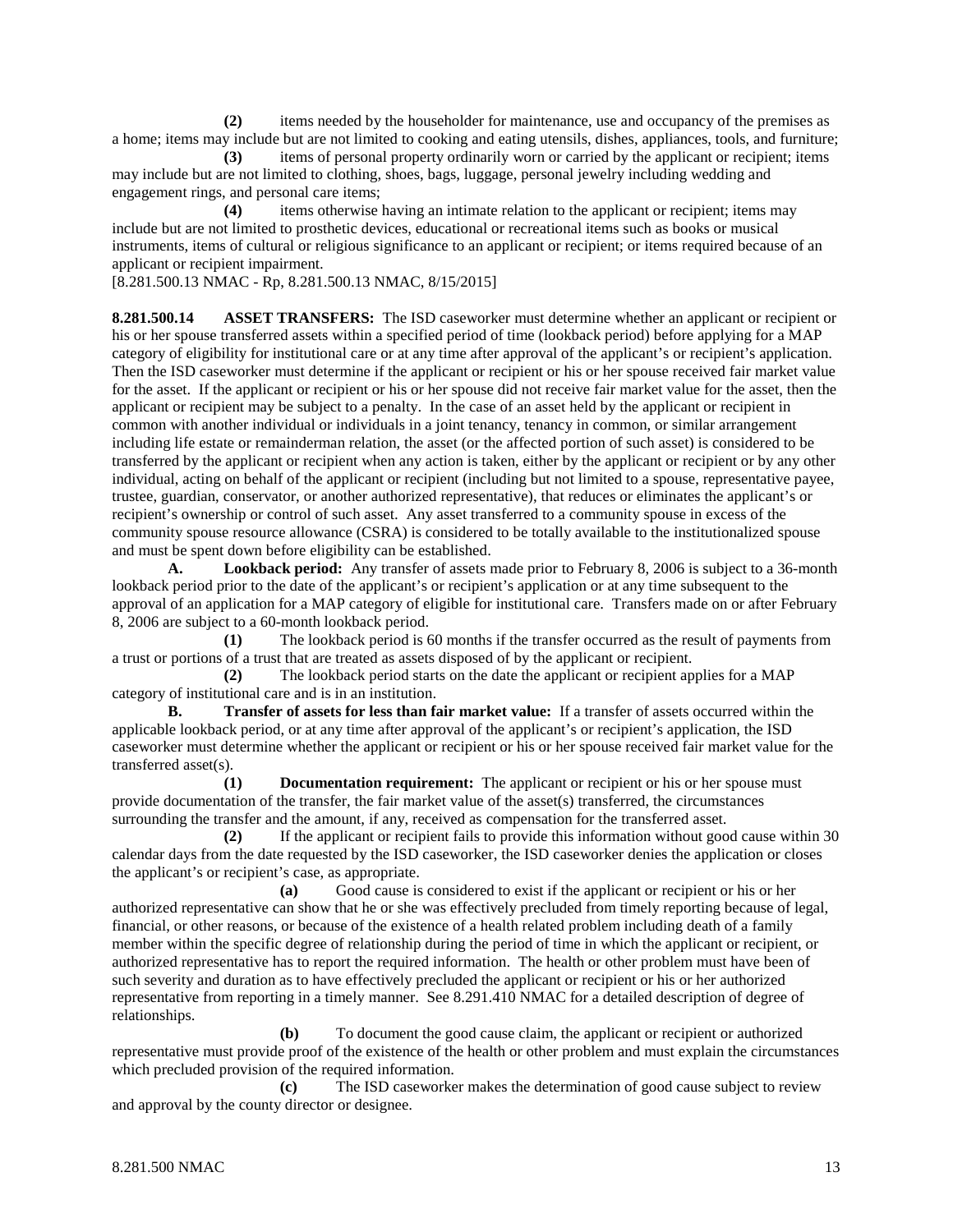**(3) Restricted coverage:** If a transfer of assets occurred within the applicable lookback period, or at any time subsequent to approval for a MAP category of institutional care eligibility, for which the applicant or recipient or his or her spouse did not receive fair market value, the ISD caseworker determines if a penalty period must be calculated. The penalty for transfers of assets for less than fair market value in a MAP category of eligibility for institutional care is restricted coverage. "Restricted coverage" means that the applicant or recipient is eligible for all MAD services except services furnished in a nursing facility or services considered to be long-term care services.

**(a)** Determine the current average monthly cost of nursing facilities for private patients. See 8.281.500.13 NMAC.

**(b)** Divide the total uncompensated value (amount) of the resources transferred for less than fair market value by the current average monthly cost of nursing facilities for private patients.

**(c)** The result is the number of months and partial months for which the applicant or recipient will be on restricted coverage.

**(4) Calculating restricted coverage when the transferred asset is income:** If income has been transferred as a lump sum, the period of restricted coverage is calculated based on the lump sum value. For transfers of the right to an income stream, the period of restricted coverage is calculated using the actuarial value of all payments transferred. See 8.200.520 NMAC.

**C. Transfer rules based on date of transfer:** Two sets of rules govern the calculation of penalty periods if a transfer of assets for less than fair market value has occurred. The date of transfer and approval date for the MAP category of institutional care medicaid applicant or recipient institutional care governs which set of rules is used to calculate the penalty period.

**(1) For transfers made on or after August 11, 1993:** Periods of restricted coverage are calculated as follows (Omnibus Budget Reconciliation Act of 1993):

**(a)** the period of restricted coverage begins the month the resources were transferred; the total uncompensated value of the transferred assets divided by the average cost to a private patient for nursing facility services in the state at the time of the applicant's or recipient's application is the methodology used to calculate a period of restricted coverage;

**(b)** transfers for less than fair market value made by an institutionalized SSI applicant or recipient or a community spouse of institutionalized applicant or recipient may subject the institutionalized applicant or recipient to a period of restricted coverage;

**(c)** penalty periods are now consecutive rather than concurrent; if multiple transfers occur in different months, the periods of restricted coverage begin with the month of the initial transfer and run consecutively; for example, if an applicant or recipient transfers an asset for less than fair market value in February causing four months of restricted coverage (i.e., February through May) and transfers another asset in April causing three months of restricted coverage, the second period of restricted coverage begins in June and lasts through August; and

**(d)** if an institutionalized applicant or recipient with a community spouse is placed on restricted coverage as the result of a transfer of assets for less than fair market value and the community spouse subsequently becomes eligible for a MAP category of eligibility for institutional care, any remaining months in the restricted coverage period must be divided equally between the spouses.

**(2) For transfers made on or after February 8, 2006:** Pursuant to the Deficit Reduction Act of 2005, otherwise eligible institutionalized recipients who transfer assets for less than fair market value after this date are penalized as follows:

**(a)** the period of restricted coverage begins the first day of the month in which the resources were transferred, or the date on which the individual applicant or recipient meets a MAP category of eligibility, and would otherwise be receiving institutional level of care but for the application of the penalty period, whichever is later, and does not occur during any other period of ineligibility as a result of an asset transfer; see Subsection B of 8.281.500.14 NMAC for the methodology used to calculate a period of restricted coverage;

**(b)** once eligibility has been determined and a penalty period has begun to run, it continues until expiration, whether or not there is a break in the institutionalized recipient's eligibility;

**(c)** the beginning date of restricted coverage is the first day of the month in which the resources were transferred provided the applicant or recipient is institutionalized and retains his or her MAP category of eligibility for institutional care; for current recipients who fail to report a transfer, the recipients will continue to receive benefits until the adverse action notice date, but HSD may seek to recover any MAD benefits paid for long-term care services during what should have been a period of restricted coverage; federal law does not provide a basis to impose a transfer penalty based on date of discovery;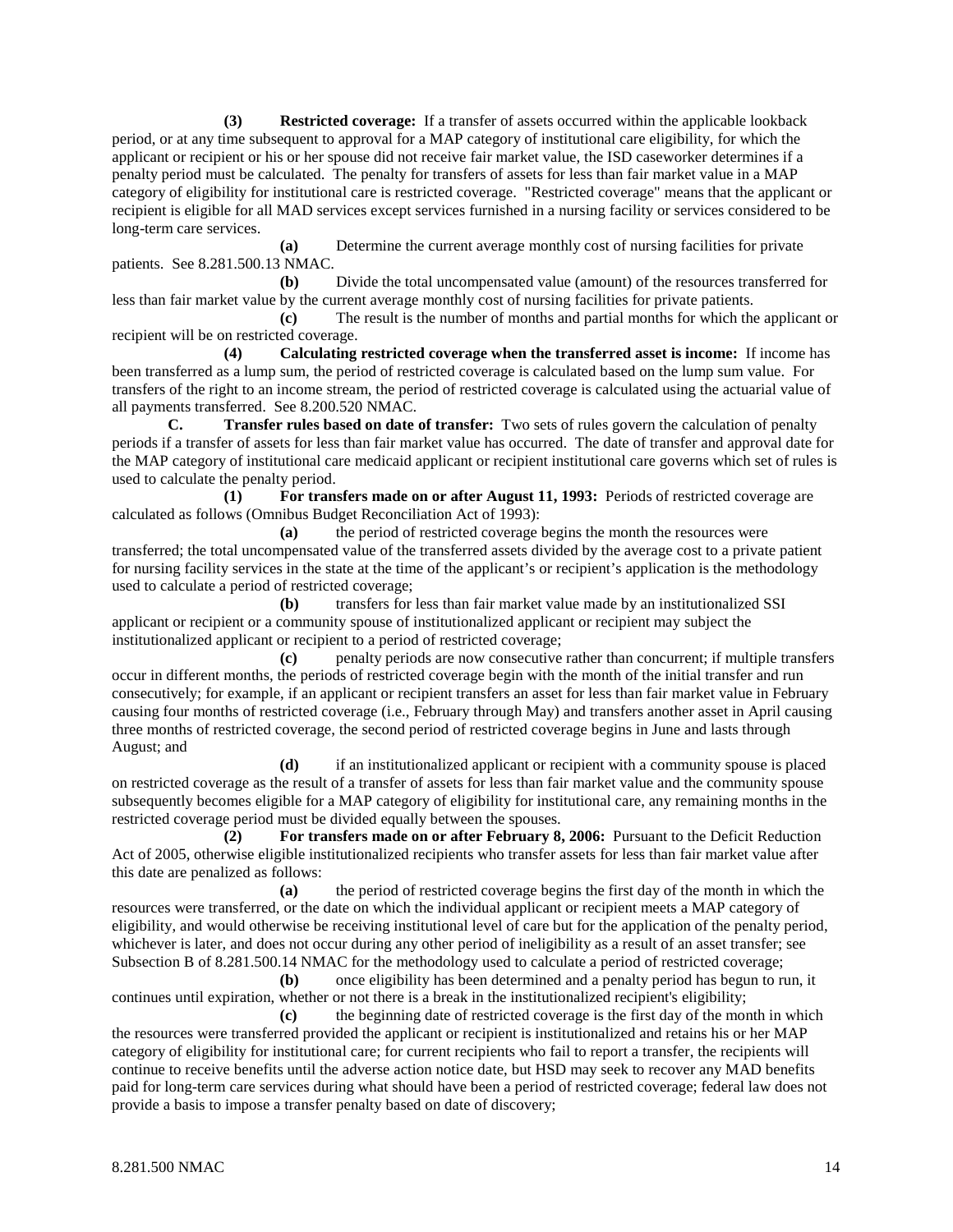**(d)** for a non-institutionalized applicant or recipient, the date restricted coverage begins is the month in which the applicant or recipient becomes institutionalized;

**(e)** transfers for less than fair market value made by an institutionalized SSI applicant or recipient or a community spouse of the institutionalized applicant or recipient may subject the institutionalized applicant or recipient to a period of restricted coverage; and

**(f)** multiple transfers occurring in different months are added together and calculated as a single period of ineligibility, that begins on the earliest date that would otherwise apply if the transfer had been made in a single lump sum.

**D. Non-excludable transfers:** Certain financial instruments must be evaluated before they can be considered a transfer of assets.

**(1) Annuities**: Annuities belonging to the applicant or recipient or to the spouse of the applicant or recipient must be declared. Annuities must be actuarially sound with no deferral and no balloon payments. Annuities purchased or issued after February 8, 2006 must meet the following additional requirements for exclusion as a transfer of assets:

**(a)** HSD is named as the remainder beneficiary in the first position for at least the total amount of MAD benefits paid on behalf of the institutionalized applicant or recipient; HSD may be named the remainder beneficiary in the second position if there is a community spouse, or a minor, or a disabled child and is named in the first position if the community spouse or an authorized representative of the child disposes of any such remainder for less than fair market value;

**(b)** when HSD is a beneficiary of an annuity, issuers of annuities are required to notify MAD of any changes in the disbursement of income or principal from the annuity as well as any changes to HSD's position as remainder beneficiary; and

**(c)** it is non-assignable and irrevocable.

**(2) Life estates:** If an applicant or recipient purchases a life estate in another individual's home, the applicant or recipient must live in that home for a period of at least 12 months after the date of purchase or the transaction will be treated as a transfer of assets for less than fair market value.

**(3) Promissory notes:** If an applicant or recipient uses funds to purchase a promissory note, the repayment terms must be actuarially sound, provide for equal payment amounts with no deferral or balloon payments, and it must contain a provision that prohibits cancellation of the balance upon the death of the applicant or recipient lender. A promissory note not meeting these requirements shall be treated as a transfer of assets for less than fair market value.

**E. Excludable transfers:** If certain conditions are met, an applicant or recipient is not placed on restricted coverage for transferring assets for less than fair market value.

**(1) Transferred asset was home:** The asset transferred was a home and title to the home was transferred to:

**(a)** the spouse of the applicant or recipient;

**(b)** the son or daughter of the applicant or recipient who is under 21 years of age or who meets the social security administration's definition of disability or blindness; if the child is receiving benefits based on disability or blindness from a program other than social security or SSI, or is not receiving benefits based on disability or blindness from any program, the ISD caseworker must request a determination of disability or blindness from disability determination services;

**(c)** sibling of the applicant or recipient who has an equity interest in the home and who was residing in the home for a period of at least one year immediately before the applicant or recipient was institutionalized; or

**(d)** son or daughter of the applicant or recipient who was residing in the home for a period of at least two years immediately before the applicant or recipient was institutionalized; for this exclusion to apply, the ISD caseworker must determine that the son or daughter provided care to the applicant or recipient which permitted the applicant or recipient to reside at home rather than in a medical facility or nursing home.

**(2) Other asset transfers:** Sufficient information must be given to the ISD caseworker to establish that either:

**(a)** the applicant or recipient intended to dispose of the asset at fair market value; or

**(b)** at the time of the transfer the applicant or recipient had no expectation of applying for a MAP category of eligibility and the resources were transferred exclusively for a purpose other than to qualify for a MAP category of eligibility as demonstrated by a preponderance of evidence; unless these conditions are met, the transfer is presumed to have been for the purpose of qualifying for a MAP category of eligibility; or **(c)** HSD determines that the denial of eligibility would work an undue hardship.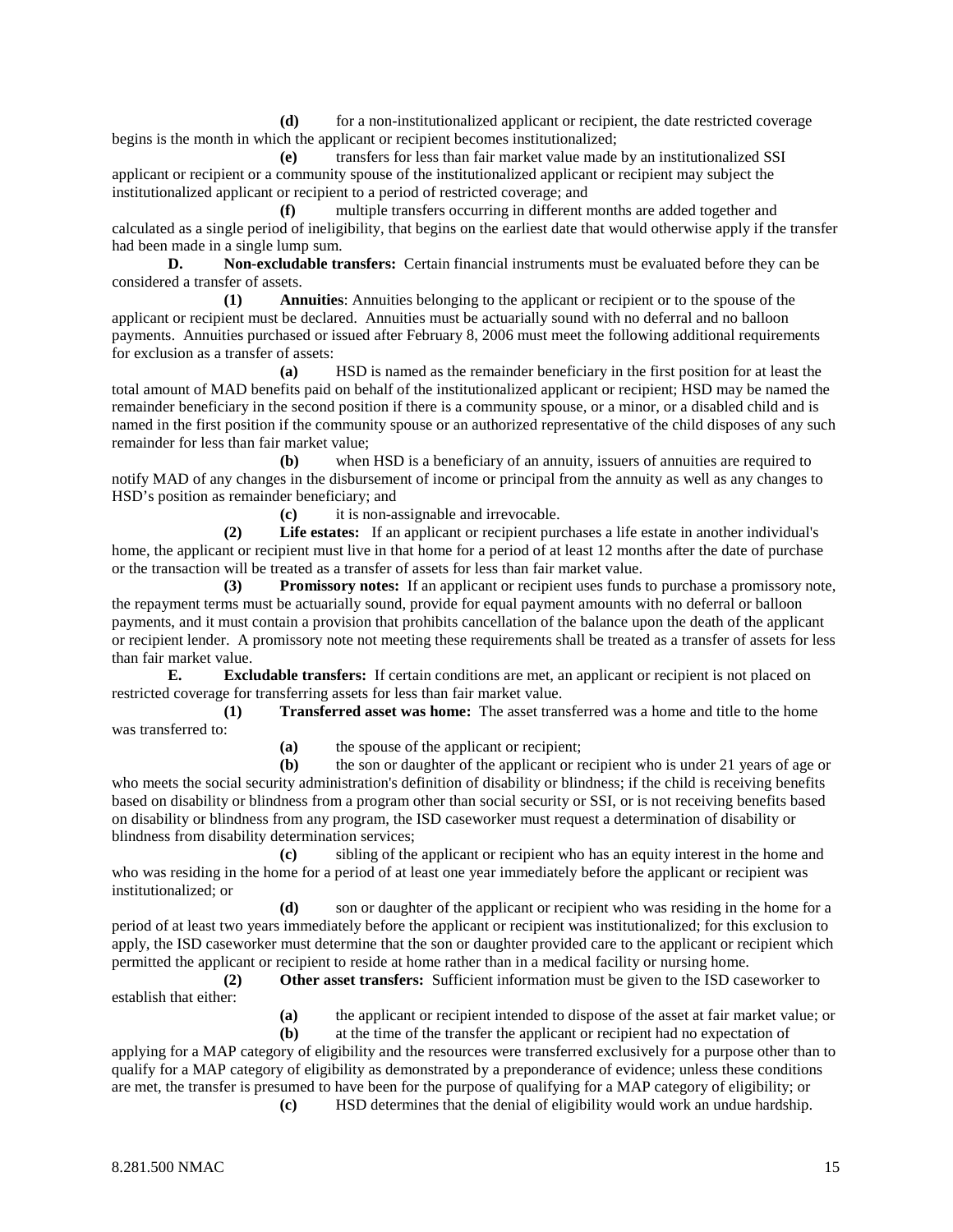**(3) Asset transferred to or for the sole benefit of the community spouse:** No transfer penalty is assessed when assets are transferred from one spouse to another (e.g., assets are transferred from an institutionalized spouse to a community spouse). Any asset transferred to a community spouse or to another individual for the sole benefit of the community spouse in excess of the CSRA is considered to be totally available to the institutionalized spouse and must be spent down before eligibility can be established. No transfer penalty is assessed when assets are transferred to another for the sole benefit of the community spouse if all of the conditions listed in Subparagraphs (a) through (c) below are met.

**(a)** a transfer is considered to be for the sole benefit of the community spouse if it is arranged in such a way that no individual or entity except the community spouse can benefit from the assets transferred in any way, whether at the time of the transfer or at any time in the future;

**(b)** a transfer, or transfer instrument, that provides for funds or property to pass to a beneficiary who is not the community spouse is not considered to be established for the sole benefit of the community spouse; for a transfer to be considered to be for the sole benefit of the community spouse, the instrument or document must provide for the spending of the funds involved for the benefit of the community spouse on a basis that is actuarially sound based on the life expectancy of the community spouse or when the instrument or document does not so provide, any potential exemption from penalty or consideration for eligibility purposes is void;

**(c)** to determine whether an asset was transferred for the sole benefit of the community spouse, ensure that the transfer was accomplished via a written instrument of transfer (e.g., a trust document) which legally binds the parties to a specified course of action and which clearly sets out the conditions under which the transfer was made, as well as who can benefit from the transfer; a transfer without such a document cannot be said to have been made for the sole benefit of the community spouse since there is no way to establish, without a document, that only the community spouse will benefit from the transfer.

**(4) Asset transfers to or for the sole benefit of a blind or disabled child of the institutionalized individual:** No transfer penalty is assessed when assets are transferred to a blind or disabled child of the institutionalized applicant or recipient, or to a trust established solely for the benefit of a blind or disabled child of the institutionalized applicant or recipient. For this exemption to apply, the child must meet the social security administration's definition of blindness or disability. The transfer must either meet the criteria set forth in 8.281.500.11 NMAC, or meets all of the conditions listed in this section, Subparagraphs (a) through (c) below to be excluded in the eligibility determination process.

**(a)** A transfer to such a blind or disabled child is considered to be for the sole benefit of that child if the transfer is arranged in such a way that no individual or entity, except the blind or disabled child, can benefit from the assets transferred in any way, whether at the time of the transfer or at any time in the future.

**(b)** A transfer, or transfer instrument, that provides for funds or property to pass to a beneficiary who is not the blind or disabled child of the institutionalized applicant or recipient is not considered to be established for the sole benefit of the blind or disabled child. For a transfer or trust to be considered to be for the sole benefit of a blind or disabled child, the instrument or document must provide for the spending of the funds involved for the benefit of the blind or disabled child on a basis that is actuarially sound based on the life expectancy of the child. When the instrument or document does not so provide, any potential exemption from penalty or consideration for eligibility purposes is void.

**(c)** To determine whether an asset was transferred for the sole benefit of the blind or disabled child of the institutionalized applicant or recipient, ensure that the transfer was accomplished via a written instrument of transfer (e.g., a trust document) which legally binds the parties to a specified course of action and which clearly sets out the conditions under which the transfer was made, as well as who can benefit from the transfer. A transfer without such a document cannot be said to have been made for the sole benefit of the blind or disabled child since there is no way to establish, without a document, that only the blind or disabled child will benefit from the transfer.

**(5) Asset transfers to a trust for the sole benefit of a disabled individual under age 65:** No transfer penalty is assessed when assets are transferred to a trust established for the sole benefit of an individual under age 65 who meets the social security administration's definition of disability. The transfer must either meet the criteria set forth in 8.281.500.11 NMAC or meet all of the conditions listed in Subparagraphs (a) through (c) below to be excluded in the eligibility determination process.

**(a)** A transfer is considered to be for the sole benefit of a disabled individual under age 65 as described above if the transfer is arranged in such a way that no individual or entity except the disabled individual can benefit from the assets transferred in any way, whether at the time of the transfer or at any time in the future.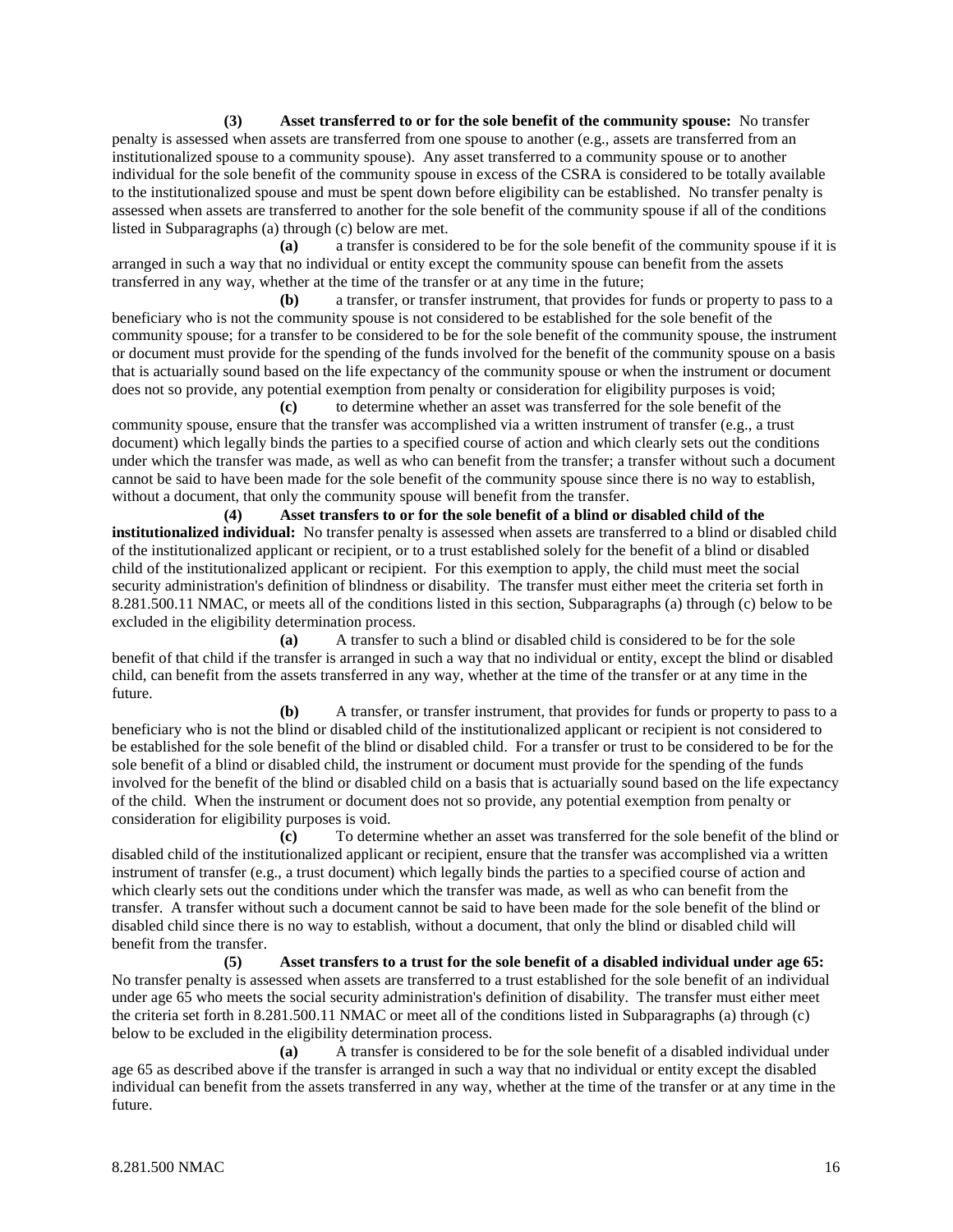**(b)** A transfer, transfer instrument, or trust that provides for funds or property to pass to a beneficiary who is not a disabled individual under age 65 as described above, is not considered to be established for the sole benefit of the disabled individual. For a transfer or trust to be considered to be for the sole benefit of the disabled individual, the instrument or document must provide for the spending of the funds involved for the benefit of the disabled individual on a basis that is actuarially sound based on the life expectancy of the disabled individual. When the instrument or document does not so provide, any potential exemption from penalty or consideration for eligibility purposes is void.

**(c)** To determine whether an asset was transferred for the sole benefit of the disabled individual, ensure that the transfer was accomplished via a written instrument of transfer (e.g., a trust document) which legally binds the parties to a specified course of action and which clearly sets out the conditions under which the transfer was made, as well as who can benefit from the transfer. A transfer without such a document cannot be said to have been made for the sole benefit of the disabled individual since there is no way to establish, without a document, that only the disabled individual will benefit from the transfer.

#### **(6) Assets transfers and qualified state long-term care insurance partnerships (QSLTCIP) protected asset limits (PAL)**:

**(a)** No transfer penalty is assessed if at initial determination the applicant or recipient has indicated protection of the transferred asset and there is enough of the PAL to cover the value of the resource at the time of the transfer.

**(b)** No transfer of assets penalty is assessed if the applicant or recipient has previously indicated an asset for protection and there was enough of the applicant's or recipient's PAL to cover the value of the resource at the time of the transfer.

**(c)** No transfer penalty is assessed for the portion of a resource which has been partially protected. The unprotected portion of the resource is subject to all assets transfer provisions outlined in this section of this rule.

**F. Re-establishing eligibility:** If an asset is transferred for less than fair market value and the applicant or recipient is placed on restricted coverage, he or she has options to re-establish his or her past MAP category of eligibility.

**(1) Reimbursement by transferee:** The individual to whom the asset was transferred can reimburse the applicant or recipient for the asset at fair market value or liquidate or sell the asset and spend an amount equal to the uncompensated fair market value on the applicant's or recipient's care or other exempt assets as listed in 8.281.500.13 NMAC.

**(2) Return asset to applicant:** The asset can be transferred back to the applicant or recipient, liquated or sold. The applicant or recipient must determine the use of the asset; such use may include spending down the resource limit on the applicant's or recipient's care, classifying the resource as exempt as listed in 8.281.500.13 NMAC, or having the asset become a countable resource.

**(3)** If the transferred asset is restored to an applicant or recipient, he or she may become totally ineligible for a MAP category of institutional care eligibility due to excess resources. The ISD caseworker must verify that the applicant's or recipient's countable assets do not exceed the standard for a MAP category of institutional care eligibility. If the transferred asset is restored to an applicant or recipient, he or she may no longer be eligible for a MAP category of institutional care due to the excess resources. The ISD caseworker must verify that the applicant's or recipient's countable assets meet the requirements to have a MAP category of institutional care eligibility.

[8.281.500.14 NMAC - Rp, 8.281.500.14 NMAC, 8/15/2015]

# **8.281.500.15 RESOURCE STANDARDS FOR MARRIED COUPLES:**

**A. Community property resource determination methodology:** Community property resource determination methodology is used in the eligibility determination for a married applicant or recipient who began institutionalization for a continuous period prior to September 30, 1989.

**(1)** To determine the countable value of resources, the ISD worker must:

- **(a)** add the total value of all resources owned by both spouses;
- **(b)** exclude the separate property of the non- applicant or recipient spouse; and

**(c)** attribute one-half of the total value of the community property to the applicant

or recipient spouse plus the value of his or her separate property;

**(d)** the resulting figure must be less than \$2,000.

**(2) Application of community property rules:** Under community property rules, all property held by either spouse is presumed to be community property unless successfully rebutted by the applicant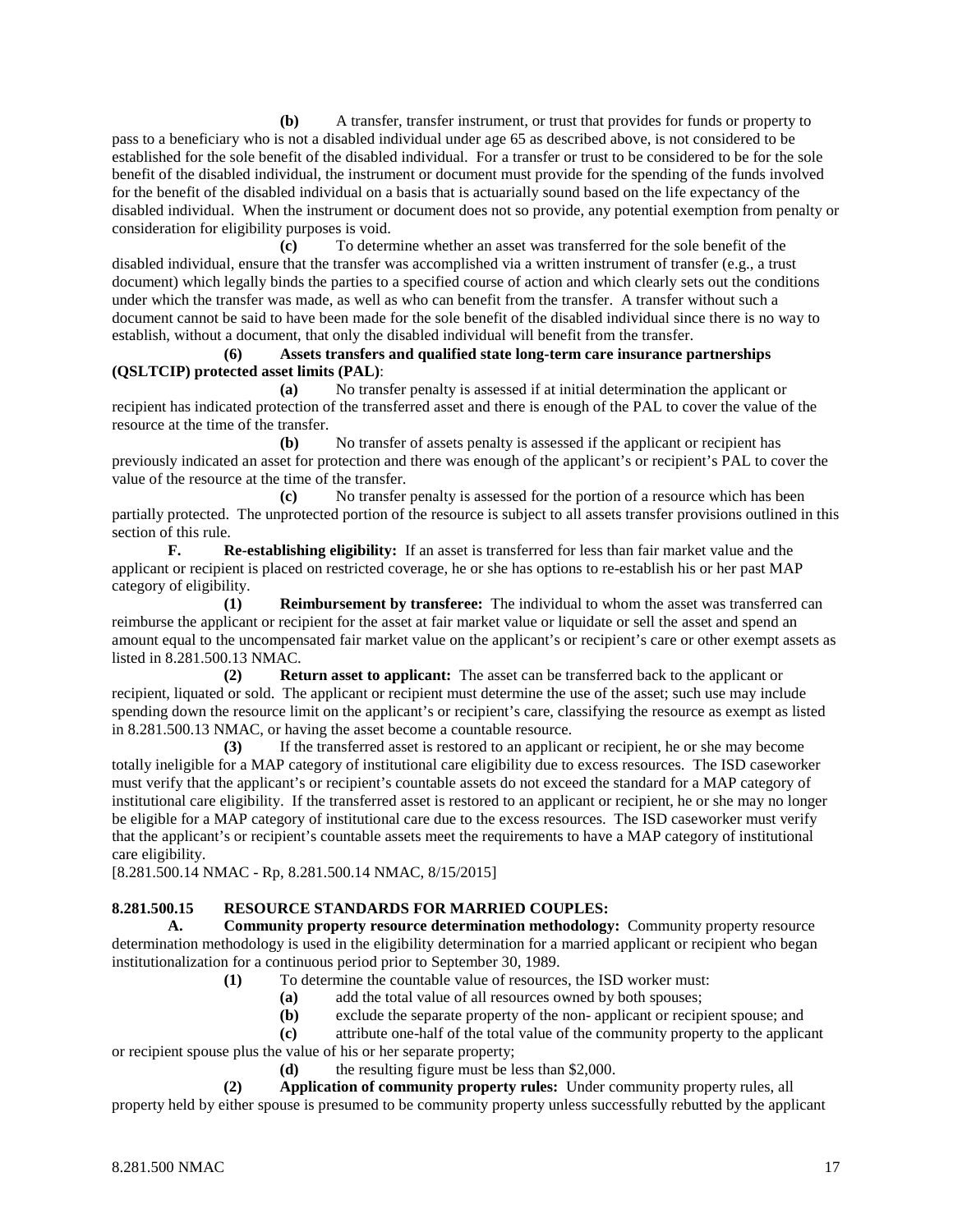or recipient, or representative. To rebut community property status, the applicant or recipient, or representative must document that the property was:

**(a)** acquired before marriage or after a divorce or legal separation;

**(b)** designated as separate property by a judgment or decree of any court;

**(c)** acquired by either spouse as a gift or inheritance; or

**(d)** designated as separate property by a written agreement between the spouses, including a deed or other written agreement concerning property held by either or both spouses in which the property is designated as separate property.

**(i)** If one of the parties to this written agreement is incompetent, legal counsel must execute the agreement on behalf of the incompetent spouse.

**(ii)** Property designated as separate by written agreement is evaluated according to current rules regarding transfer of resources.

**(iii)** Income cannot be designated as separate by an agreement between spouses; income is considered separate only if it is derived from a resource that has been determined separate.

**B. Spousal impoverishment:** Spousal impoverishment provisions apply if one spouse of a married couple is institutionalized for a continuous period of at least 30 consecutive days beginning on or after September 30, 1989. See spousal impoverishment provisions of the Medicare Catastrophic Coverage Act of 1988 (MCCA). No comparable treatment of resources and income is required for non-institutionalized applicants or recipients who do not have a spouse remaining in the community. These provisions cease to apply as of the month following the month an applicant or recipient is no longer institutionalized or no longer has a community spouse. If a community spouse or other dependents apply for a MAP category of eligibility they are subject to the rules governing treatment of income and resources for the individual applicant or recipient.

**(1) Resource assessment:** A resource assessment must be completed to evaluate a couple's resources as of the first moment of the first day of the month one member of the married couple is institutionalized for a continuous period of at least 30 consecutive days beginning on or after September 30, 1989. This process is used to determine the amount of resources which may be protected for the community spouse. See Subparagraph (f) below for resources which must be included in the resource assessment. The resource assessment and computation of spousal shares occurs only once, at the beginning of the first continuous period of institutionalization beginning on or after September 30, 1989. A new resource assessment may be completed if it is later determined that the original resource assessment was inaccurate. Upon the death of the community spouse, the ISD worker may review the applicant's or recipient's resources.

**(a)** A MAP application does not need to be submitted at the time the assessment is requested. A reasonable fee may be charged for completing assessments which are not made in conjunction with the applications. Applications for assessments are available at the ISD offices which determine eligibility for a MAP category of institutional care. Either member of the couple or their authorized representative may request an assessment application.

criteria:

**(b)** The ISD worker must complete a resource assessment using the following

**(i)** one member of a married couple became institutionalized on or after September 30, 1989 in an acute care hospital or nursing facility for a continuous period of at least 30 consecutive days;

**(ii)** the institutionalized applicant or recipient has a spouse who remains in the community in a non-institutionalized setting; and

**(iii)** the institutionalized spouse remains, or is likely to remain, institutionalized for a period of at least 30 consecutive days based on a written statement from his or her physician and supporting medical documentation; the institutionalized applicant or recipient is considered "likely to remain" even if he or she does not actually remain in an institution for 30 consecutive days if he or she met this condition at the beginning of the period of institutionalization.

**(c)** The ISD worker explains exactly what verification is required to complete the assessment. If the ISD worker requires further information, the individual requesting the assessment is notified in writing and given a reasonable time period of at least 10 working days to provide the additional information.

**(d)** The institutionalized individual or his or her spouse or an authorized representative is responsible for providing all verification necessary to complete the assessment.

**(e)** The ISD worker completes the resource assessment within 45 calendar days of the date of receipt of the completed and signed assessment application unless verification is still pending by the 45th day. In that case, the assessment is not completed until all necessary information is provided by the institutionalized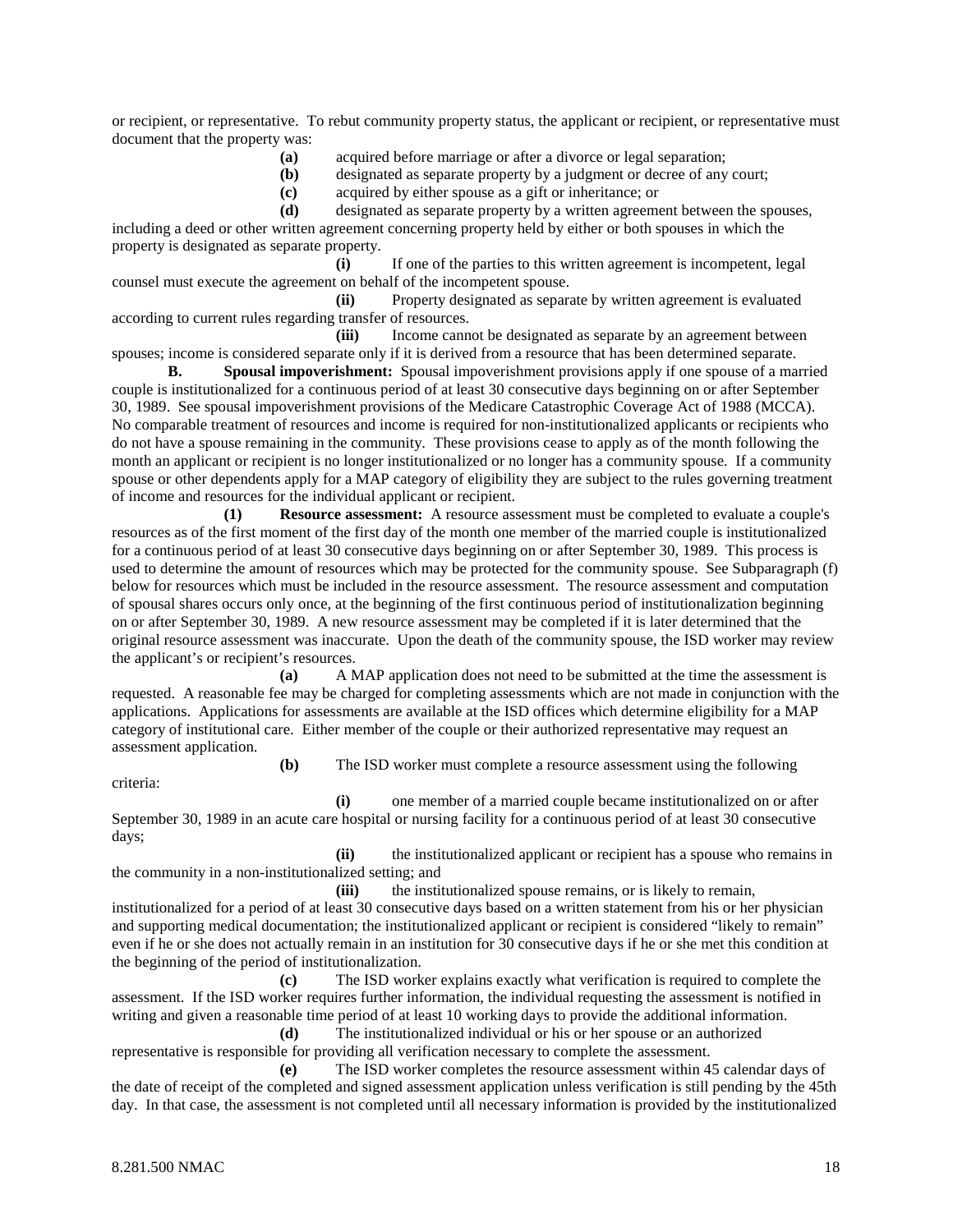individual or his or her spouse or authorized representative.

**(f)** Assessments include the total value of the couple's countable resources held jointly or separately as of the first moment of the first day of the month one spouse became institutionalized for a continuous period of at least 30 consecutive days beginning on or after September 30, 1989. The assessment form identifies the spousal shares and the CSRA. The couple is entitled to all resource exclusions allowed in 8.281.500.13 NMAC except that value limits for the exempt vehicle and household goods of the community spouse do not apply. Assets excluded under the [QSLTCI] QSLTCIP program are counted in the spousal resource assessment. The disregarded assets are included in determining the amount of the CSRA. The disregarded asset is not counted in determining the applicant's or recipient's eligibility.

**(g)** When the assessment is complete, the ISD worker copies all documentation used to make the determination of countable resources and retains the documents in the case record. The ISD worker also provides complete copies of the assessment forms to the following parties:

- **(i)** institutionalized applicant or recipient;
- **(ii)** community spouse; and
- **(iii)** authorized representative(s) if any.

**(h)** When the amount of the couple's total countable resources has been determined, the resulting amount is divided by two to determine the spousal shares. The community spouse is entitled to his or her spousal share or the MAD minimum resource allowance, whichever is greater, up to the applicable federal maximum standard or an amount determined at a HSD administrative hearing or an amount transferred pursuant to a district court order. The CSRA is the amount by which the greatest of the spousal shares or state minimum resource allowance exceeds the amount of resources otherwise available to the community spouse without regard to such an allowance. The CSRA remains in effect until one of the spouses dies. The remainder of the couple's total countable resources in excess of the CSRA is considered available to the institutionalized spouse. If either the institutionalized spouse or the community spouse is dissatisfied with the computation of the spousal share of the resources, the attribution of resources or the determination of the community spouse resource allowance, he or she can request a HSD administrative hearing pursuant to 8.352.2 NMAC. Refer to 8.352.2 NMAC for a detailed description of the HSD administrative hearing process.

**(2) CSRA standards:** The state minimum resource allowance and the federal maximum standards vary based on when the applicant or recipient became institutionalized for a continuous period of at least 30 consecutive days. See 8.281.500.10 NMAC for the applicable standards.

**(3) CSRA revision:** The CSRA can be revised if either of the following occurs:

**(a)** a different amount is determined by a HSD administrative hearing final decision or district court decision; or **(b)** inaccurate information was provided to the ISD worker at the time the spousal

share was calculated.

**(4) Resource availability after computation of CSRA:** Resources of a couple remaining after the computation of the CSRA are considered available to the institutionalized spouse. These remaining resources are compared to the resource limit.

**(a)** From the time of the initial determination of eligibility until the first regularly scheduled redetermination, the CSRA is not considered available to the institutionalized spouse.

**(b)** The CSRA may be applied retroactively for the three months prior to the month of application and is not considered available to the institutionalized spouse until the first periodic review following initial approval.

**(5) Resource transfer after computation of the CSRA:** When eligibility has been approved for an institutionalized spouse, resources equal to the amount of the CSRA may be transferred to the community spouse. This transfer is intended to assist the community spouse in meeting his or her needs in the community. Couples should transfer resources in the amount of the CSRA to the community spouse as soon as possible after approval for a MAP category of institutional care eligibility. The institutionalized spouse or authorized representative can complete this transfer at any time between the date of the assessment and the first periodic review 12 months after approval.

**(6) Resource transfers which exceed the CSRA:** Resources transferred to a community spouse at less than fair market value are not subject to transfer penalties. Resources transferred to the community spouse in excess of the computed CSRA are considered available to the institutionalized spouse and must be spent down to below the resource standard before eligibility can be established. Resources transferred to the community spouse may exceed the CSRA if an increased amount is ordered by any court having jurisdiction or by the MAD director as part of a HSD administrative hearing final decision.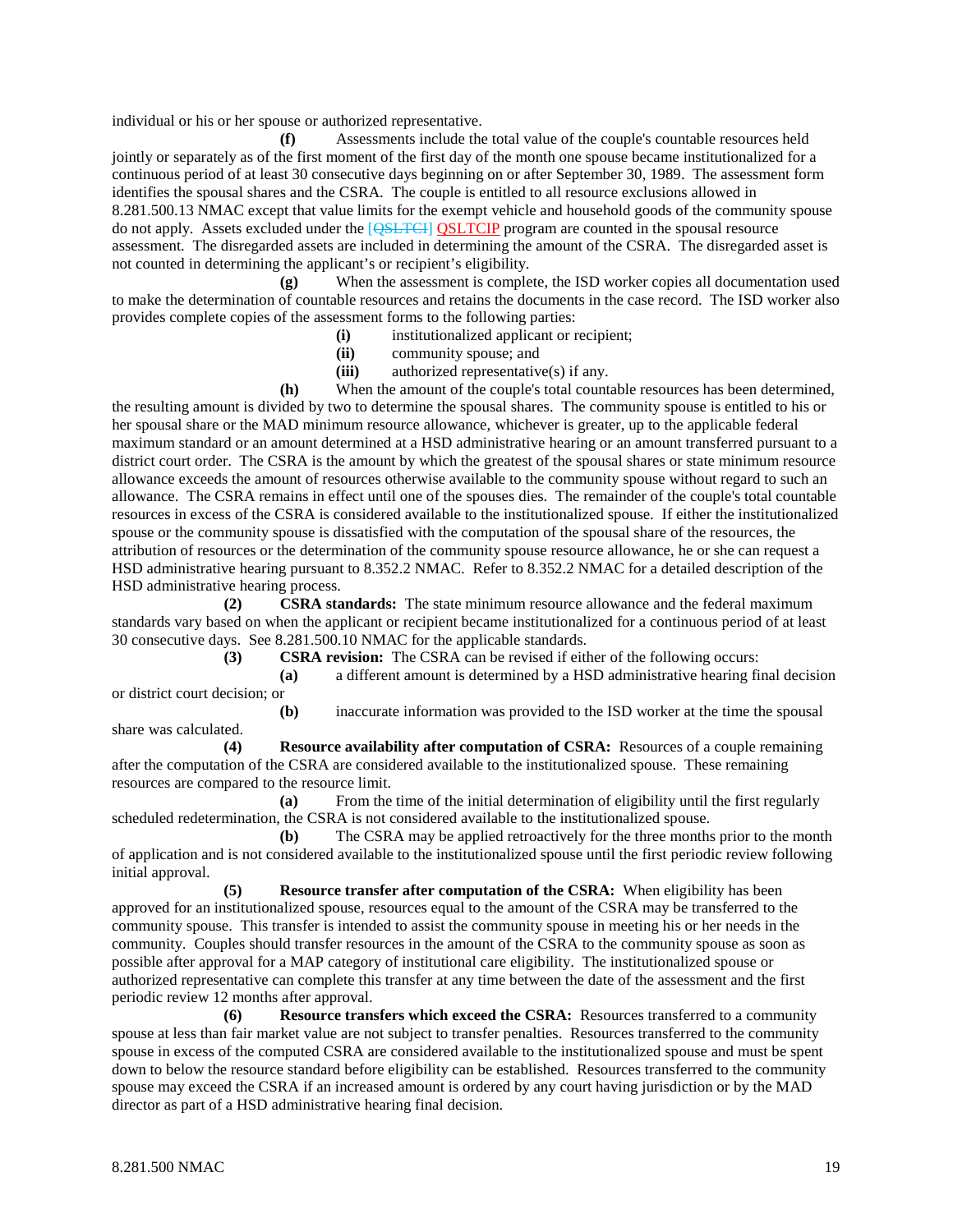**(7) Transfer deadlines:** If the resource transfer is not completed by the institutionalized spouse by the end of the initial period of eligibility, the resources are considered completely available to the institutionalized spouse beginning with the first periodic review after the initial determination of eligibility.

**(8) Newly acquired assets:** After a continuous period of institutionalization begins, newly acquired resources or increases in the value of resources owned by the institutionalized spouse are countable. Recalculations of eligibility for the institutionalized spouse based on countable resources are effective at the beginning of the month following the month in which new resources were received or an increase occurred in the value of resources already owned.

**(a)** The institutionalized spouse may transfer newly acquired resources to the community spouse without a penalty up to the difference between the CSRA and the state minimum resource standard in effect as of the date of institutionalization.

**(b)** After a continuous period begins, new resources acquired by the community spouse or increases in the value of resources which are part of the CSRA are not considered available to the institutionalized spouse.

[8.281.500.15 NMAC - Rp, 8.281.500.16 NMAC, 8/15/2015; A, xx-xx-xx]

**8.281.500.16 DEEMING RESOURCES:** Deeming of resources applies only during periods when an eligible applicant/recipient under 18 years of age lives at home and during the month the eligible applicant or recipient enters an institution. After the initial month of entry into the institution, only those resources directly attributable to or available to the applicant or recipient are counted and compared to the \$2,000 resource limit.

**A. Deeming of resources for children who are blind or have a disability:** If an applicant or recipient under 18 years of age who is blind or disabled enters an institution, the resources of the parent(s) are deemed to the applicant or recipient if the parent(s) live in the same household. If an ineligible parent receives temporary assistance to needy families (TANF), resources are not deemed to the applicant or recipient.

**B.** To determine the amount of resources deemed to the applicant or recipient, the following computation is made:

receive;

**(1)** determine parent(s) resources;

**(2)** allow parent(s) all the resource exclusions that an eligible applicant or recipient would

**(3)** the remaining resources in excess of \$2,000 for one parent or \$3,000 for two parents are deemed to the applicant or recipient child; if there is more than one applicant or recipient child, the deemed resources are divided equally; and

**(4)** the deemed resources are added to whatever countable resources the applicant or recipient child has in his or her own right; the applicant or recipient child is eligible for a MAP category of institutional care eligibility on the factor of resources if countable resources do not exceed \$2,000. [8.281.500.16 NMAC - Rp, 8.281.500.17 NMAC, 8/15/2015]

**8.281.500.17 INCOME:** An applicant's or recipient's gross countable monthly income must be less than the maximum allowable monthly income standard. If an applicant's or recipient's monthly gross countable income is below \$50, the application can still be processed; however, the applicant or the recipient must be referred to the social security administration to apply for SSI. Income may be in the form of cash, checks, and money orders, or inkind, including personal property or food. If income is not received in the form of cash, the cash value of the item is determined and counted as income. The ISD worker verifies all income and obtains appropriate documentation. Income is counted in the month received. Income is considered available throughout the month regardless of the date received.

**A. Types of income:** Countable income is the sum of unearned income or earned income, less disregards or exclusions, plus deemed income.

**B. Earned income:** Earned income consists of the total gross income received by an applicant or recipient for services performed as an employee or as a result of self-employment.

**(1)** Royalties earned in connection with the publication of an applicant's or recipient's work and any honorarium or fee received for services rendered are considered earned income.

**(2)** The self-employed applicant or recipient must provide an estimate of his or her current income based on the tax return filed for the previous year or current records maintained in the regular course of business. The estimate of net earnings for the entire previous taxable year is prorated equally among all months of the current year, even if the business is seasonal.

**(a)** Consideration is given to the applicant's or recipient's explanation as to why his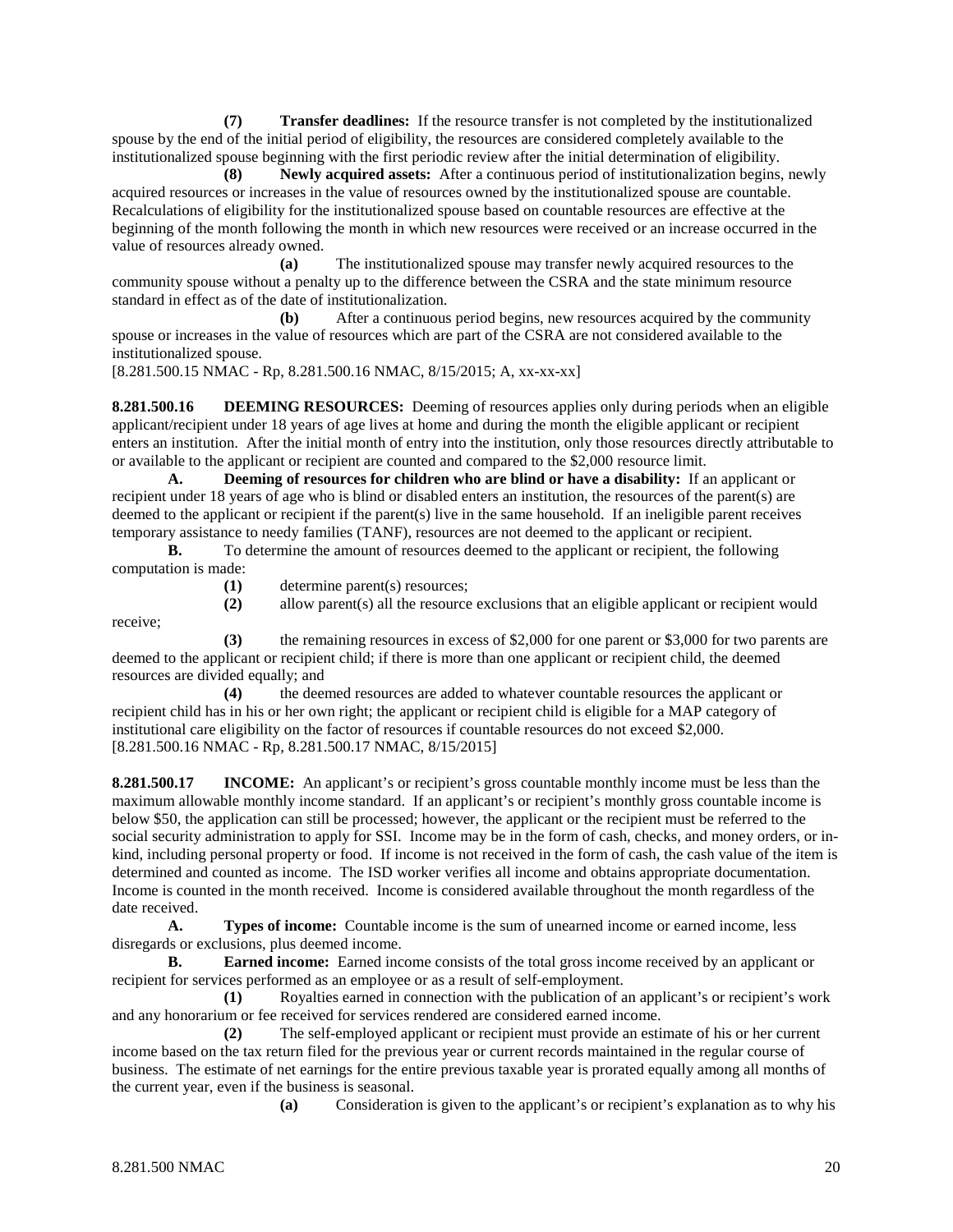or her believes the estimated net earnings for the current year vary substantially from the information shown on his or her tax return for past years.

**(b)** A satisfactory explanation is that the business suffered heavy loss or damage from fire, flood, burglary, serious illness or disability of the owner, or other such catastrophic events. Documentation must include copies of newspaper accounts or medical reports and must be filed in the case record to substantiate the need for a reduced estimate of current self-employment income.

**C. Unearned income:** Unearned income consists of all other income (minus exclusions and disregards) that is not earned in the course of employment or self-employment.

**D. Deemed income:** Deemed income is income considered available to a minor applicant or recipient from his or her parents.

**E**. **Community property income methodology:** If an applicant or recipient is married, community property income methodology shall be used in the eligibility determination, regardless of the living arrangements, if the one spouse has less income than the other spouse or if using the community property methodology would benefit both spouses. Under this methodology, one-half of the community property income is attributed to each spouse. Income is considered separate if it is earned in and is paid from a non-community property state. Proof of separate income is the burden of the applicant or recipient, spouse, or authorized representative. [8.281.500.17 NMAC - Rp, 8.281.500.18 NMAC, 8/15/2015]

**8.281.500.18 INCOME STANDARDS:** The applicable income standard used in the determination of a MAP category of institutional care eligibility for an applicant or recipient who has not been institutionalized for a period of 30 consecutive days is the SSI federal benefit rate (FBR) for a non-institutionalized individual. Participation in the medicaid home and community based waiver program is considered institutionalization and counts toward the calculation of the 30-day period. All income, whether in cash or in-kind, shall be considered in the eligibility determination, unless such income is specifically excluded or disregarded.

**A. Institutionalization period of 30 consecutive days:** After the applicant or recipient has been institutionalized for 30 consecutive days, the application can be approved as of the first day of the 30-day period. Once an applicant or recipient has been institutionalized for 30 consecutive days, the higher income maximum as specified in 8.200.520 NMAC is used.

**B. Institutionalization period less than 30 consecutive days:** If the applicant or recipient leaves the facility before 30 consecutive days, the lower income standard (SSI FBR) is used to establish eligibility.

**C. Transfer or death:** If an applicant or recipient transfers to another institution or dies prior to completing 30 consecutive days of institutionalization, the higher income maximum is used. See 8.200.520 NMAC. **(1) Income exclusions:** Income exclusions are applied before income disregards.

Exclusions are applied in determining eligibility whether the income belongs to the applicant or recipient or to an individual from whom income is deemed.

**(2) Infrequent or irregular income:** Exclude the first \$30 per calendar quarter of earned income; and the first \$60 per calendar quarter of unearned income. The following definitions apply:

**(a)** "Irregular income" is income received on an unscheduled or unpredictable basis. **(b)** "Infrequent income" is income received only once during a calendar quarter from a single source and includes:

- **(i)** proceeds of life insurance policies;
- **(ii)** prizes and awards;
- (iii) gifts;<br>(iv) suppo
- support and alimony;
- **(v)** inheritances;
- **(vi)** interest and royalties; and
- **(vii)** one-time lump sum payments, such as social security.

**(c)** "Frequency" is evaluated for the calendar quarter (i.e. January - March, April -

June, July - September, October - December) but the dollar amount is considered in the month received.

- **(3) Foster care:** Foster care payments are totally excluded if:
	- **(a)** the foster child is not eligible for SSI; and

**(b)** the child was placed in the applicant's or recipient's home by a public or private nonprofit child placement or child care agency.

**(4) Domestic volunteer services exclusions:** Payments to volunteers under domestic volunteer services (ACTION) programs are excluded from consideration as income in the eligibility determination process. These programs include the following: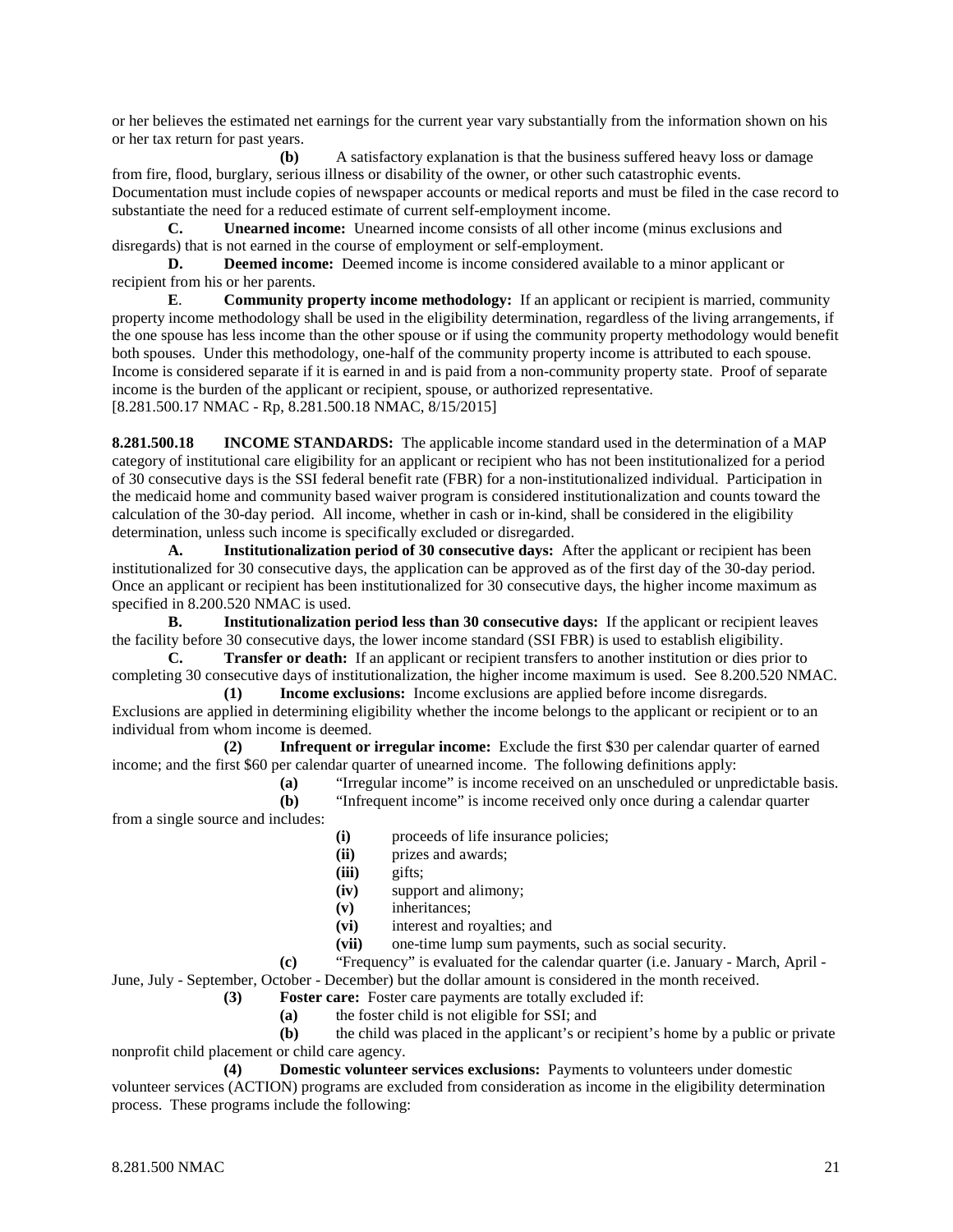- **(a)** volunteers in service to America (VISTA);
- **(b)** university year for action (UYA);
- **(c)** special demonstration and volunteer programs;
- **(d)** retired senior volunteer program (RSVP);
- **(e)** foster grandparent program; and
- **(f)** senior companion program.

**(5) Census bureau employment:** Wages paid by the census bureau for temporary employment related to the census bureau are excluded from consideration as income in the eligibility determination process.

[8.281.500.18 NMAC - Rp, 8.281.500.19 NMAC, 8/15/2015]

**8.281.500.19 UNEARNED INCOME:** Unearned income includes all income not earned in the course of employment or self-employment. If payment is made in the name of either or both spouses and another party, only the applicant's or recipient's proportionate share is considered available to him or her. If income is derived from property for which ownership is not established, such as unprobated property, one-half of the income is considered available to each member of a married couple.

**A. Standards for unearned income:** Unearned income is computed on a monthly basis. If there are no expenses incurred with the receipt of unearned income, such as annuities, pensions, retirement payments or disability benefits, the gross amount is considered countable unearned income.

**(1) Social security overpayments:** If the social security administration withholds an amount because of an overpayment, the gross social security payment amount is used to determine eligibility. See Subsection B of 8.281.500.22 NMAC for instructions regarding calculation of the medical care credit.

**(2) Rental income:** If an applicant or recipient has rental property, the ISD worker allows the cost of real estate taxes, maintenance and repairs, advertising, mortgage insurance and interest payments on the mortgage as deductions from the amount received as rent.

**(3) Interest on promissory note or sales contract:** The portion of the payment representing interest received from a promissory note or sales contract is considered unearned income. The market value of promissory notes or sales contracts and the portion of the payment representing payment of the principal are considered resources. See also Subsection L of 8.281.500.13 NMAC.

**(4) Income from annuities, pensions and other periodic payments:** Payments from annuities, pensions, social security benefits, disability, veterans benefits, worker compensation, railroad retirement annuities and unemployment insurance benefits and other periodic payments are counted as unearned income.

**B. Unearned income exclusions:**

**(1) Interest from an excluded burial fund:** Interest from an excluded burial fund is not considered unearned income if the interest is applied toward the fund balance. If the interest is paid to the applicant or recipient, it is considered unearned income.

**(2) Tax refunds and earned income tax credit:** Tax refunds from any public agency for property taxes or taxes on food purchases are totally excluded. Any portion of a federal income tax return which constitutes an earned income tax credit is excluded.

**(3) Grants, scholarships and fellowships:** All grants, scholarships and fellowships used to pay tuition and fees at an educational institution, including vocational and technical schools, are totally excluded. Any portion of a grant, scholarship or fellowship used to pay any other expenses, such as food, clothing or shelter, is not excluded.

**(4) Veteran's pensions:** Allowances for aid and attendance (A&A) and unusual medical expenses (UME) are excluded from unearned income for determination of eligibility. If an applicant or recipient receives an augmented VA pension as a veteran or veteran's widow or widower, the pension amount may include an increment for a dependent. If so, the VA must be contacted to provide documentation of the portion of the pension which represents the dependent's increment. When verified, this amount of the VA pension is considered the dependent's income.

**(5) Payments by a third party:** Third party payments are excluded as income if made directly to the applicant's or recipient's creditor.

**(a)** Third party payments may include mortgage payments by credit life or credit disability insurance and installment payments by a family member on a burial plot or prepaid burial contract.

**(b)** Interest from a burial contract that is automatically applied to the outstanding balance is excluded from unearned income. If the payment or interest is sent to the applicant or recipient, it is counted as unearned income regardless of the sender's (third party's) intentions. This applies even if the sender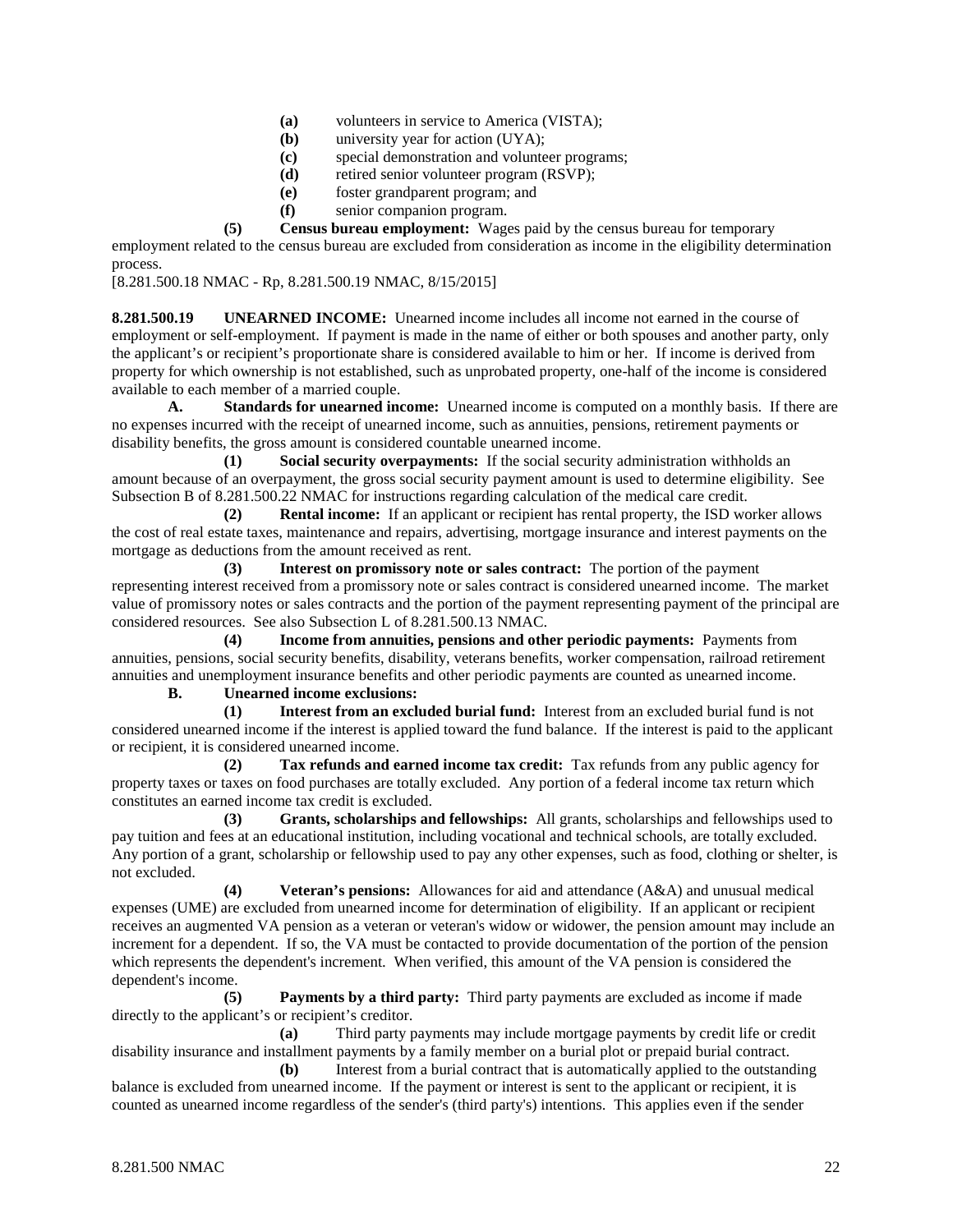specifies the purpose of the payment on the check. This provision does not apply if the signature of the creditor and the applicant or recipient must both be present in order to negotiate the check (two-party check).

**(6) Indian tribe per capita payments:** Funds held in trust by the secretary of the interior for an Indian tribe and distributed on a per capita basis and any interest and investment income from these funds, are excluded as income and resources in the eligibility determination process and the computation of the medical care credit.

**(7) Plans for achieving self-support:** Income derived from, or necessary to, an approved plan for achieving self-support for a blind or disabled applicant or recipient under 65 years of age is excluded.

**(a)** For an applicant or recipient who is blind or disabled and over 65 years of age, this exclusion applies only if he or she received MAD services for the month preceding his or her 65th birthday. **(b)** The self-support plan must be in writing and contain the following:

**(i)** designated occupational objective;

**(ii)** specification of any savings (resource) or earnings needed to complete the plan, such as amounts needed for purchase of equipment or for financial independence;

**(iii)** identification and segregation of any income saved to meet the

occupational goal;

**(iv)** designation of a time period for completing the plan and achieving the occupational goal.

**(c)** Plans for achieving self-support are developed by vocational rehabilitation counselors. If a self-support plan is not in place, the ISD worker makes a referral to the division of vocational rehabilitation (DVR).

**(d)** The ISD worker forwards the written plan and documentation to the MAD eligibility unit. The plan must be approved by that unit.

**(e)** An approved plan is valid for the following specified time periods:

**(i)** initial period of no more than 18 months;

**(ii)** extension period of no more than 18 months;

**(iii)** final period of no more than 12 months; and

**(iv)** total period of no more than 48 months.

**(8) Agent orange settlement payments:** Agent orange settlement payments made to applicant or recipient veterans or their survivors are excluded from consideration as income in determining eligibility.

**(9) Radiation Exposure Compensation Act payments:** Payments made under the Radiation Exposure Compensation Act are excluded from consideration as income in determining eligibility.

**(10) Victims compensation payments:** Payments made by a state-administered fund established to aid victims of crime are excluded from consideration as income in determining eligibility. These payments are included as countable income when calculating the medical care credit.

**(11) Lump sums for retroactive periods:** SSI lump sum payments for retroactive periods are excluded from consideration as countable income in the month received.

**(12) Life insurance and other burial benefits:** Life insurance and other burial benefits are unearned income to the beneficiary (not the owner). The ISD worker must subtract the amount spent on the insured recipient's last illness or burial up to \$1,500. Any excess is counted as unearned income.

**(13) 100% state funded assistance payment:** Any one hundred percent (100%)-state-funded assistance payment based on need, such as general assistance (GA) is excluded. Any interim payments made by a state or municipality from all state or local funds while an SSI application is pending are excluded.

**(14) National vaccine injury compensation program (NVICP) payment:** The NVICP funds are excluded as income or a resource until they are actually disbursed by the issuing agent. However, they are counted as income in the month in which they are received and counted as a resource in the following months, provided that the funds in question are not specifically earmarked for medical expenses. If the payment is designated for both living expenses and medical care, a determination must be made to identify how much of the payment is for living expenses, and how much is for medical care. The only portion actually counted then is that amount which is for living expenses. Therefore, a determination must be made as to how the payment is apportioned before making an eligibility determination.

**(15) Remembrance, responsibility and the future payments:** Payments by the remembrance, responsibility and the future foundation to individual survivors forced into slave labor by the Nazis are excluded as income in determining eligibility.

[8.281.500.19 NMAC - Rp, 8.281.500.20 NMAC, 8/15/2015]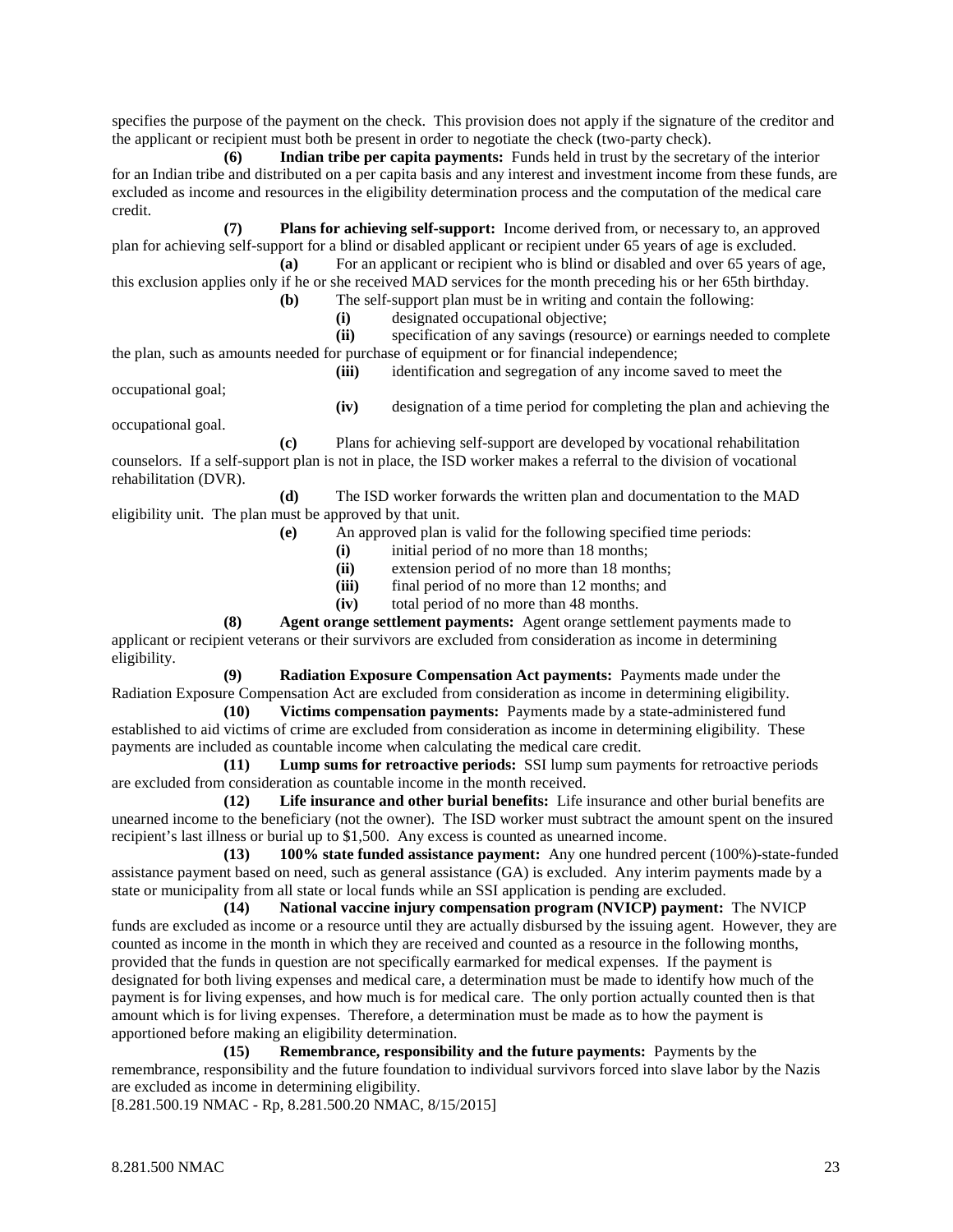### **8.281.500.20 DEEMED INCOME:**

**A. Availability:** Deemed income is income considered available to a minor applicant or recipient from his or her parents. Deeming of resources and income applies only during periods when an applicant or recipient under 18 years of age is living with his or her parents and during the month of entry into an institution.

- **B. Situations in which deeming occurs:** Deeming of income occurs:
	- **(1)** from ineligible parent to eligible child; or
	- **(2)** if there is both a MAP eligible parent and a MAP eligible child in the home.

**C. Computing deemed income:** The ISD worker computes the total monthly amount of parental unearned and earned income and then computes the deemed income available to the applicant or recipient child. If the deemed income plus the child's separate income exceeds the applicable maximum, the child will not have a MAP category of institutional care eligibility for that month.

**(1) Parents and children receiving aid:** If one of the applicant or recipient child's parents is receiving any benefit or assistance paid by a governmental agency on the basis of economic need, that benefit plus all the income of that parent is excluded from the deeming process. This exclusion applies only to the income of the parent who receives the benefit. Even if the income of one parent is excluded, that parent is still considered a member of the household for purposes of determining the parental allocation. Provisions for deeming income do not apply to benefits under temporary assistance to needy families (TANF). No income is deemed to a parent or child(ren) if that parent or child(ren) is (are) receiving TANF assistance.

**(2) Applicant or recipient parent and his or her child(ren):** If a household is composed of an applicant or recipient parent and an applicant or recipient child(ren), the parent's income is determined according to the methodology appropriate to the MAP category of eligibility which he or she receives.

**(a)** If there is enough income to make the applicant or recipient parent ineligible, the remainder of the income is carried over to be deemed to the child(ren).

**(b)** If there is more than one potentially eligible child, the deemed income is divided equally among them. If total countable income is less than the applicable maximum, the applicant or recipient has a MAP category of institutional care eligibility on the factor of income.

**(c)** If an applicant or recipient is determined to meet the MAP category of institutional care eligibility, the ISD worker must recompute available income for the following month based on separate income to establish the correct medical care credit. See 8.281.500.23 NMAC, *post-eligibility/medical care credit*.

[8.281.500.20 NMAC - Rp, 8.281.500.21 NMAC, 8/15/2015]

**8.281.500.21 DISREGARDS:** Income disregards are determined on an individual basis. Disregards may be applied to any appropriate month of assistance, regardless of which income maximum is used.

**A. Twenty dollar disregard:** The first \$20 of unearned or earned income received in a month is disregarded. This disregard is applied first to unearned income and, if any amount remains, to earned income. If there is no unearned income, the entire \$20 disregard is applied to earned income. This disregard is not applied to any payment made to the applicant or recipient through government assistance programs or private charitable organizations, where payments are based on need. These payments include financial assistance, TANF, assistance from catholic charities, salvation army, bureau of Indian affairs, and VA pension (not compensation) payments.

**B. Additional earned income disregard:** After applying the \$20 disregard as specified in Subsection A of 8.281.500.21 NMAC if appropriate, the first \$65 of monthly earned income plus one-half of the remainder is also disregarded.

**C. Work-related expenses of the blind:** Work-related expenses of an employed applicant or recipient or couple who are legally blind are disregarded. The dollar amount of expenses which may be disregarded must be reasonable. Expenses are disregarded when paid and must be verified.

**(1)** This disregard does not apply to an applicant or recipient who is blind and is 65 years or age or older, unless he or she was receiving SSI payments due to blindness in the month before turning 65 or received payments under a state aid to the blind program.

- **(2)** Types of work-related expenses which may be disregarded include:
	- **(a)** federal, state, and local income taxes;
	- **(b)** social security contributions;
	- **(c)** union dues;
	- **(d)** transportation costs, including actual cost of bus/taxi cab fare, or 15 cents per

mile for private automobile;

**(e)** lunches;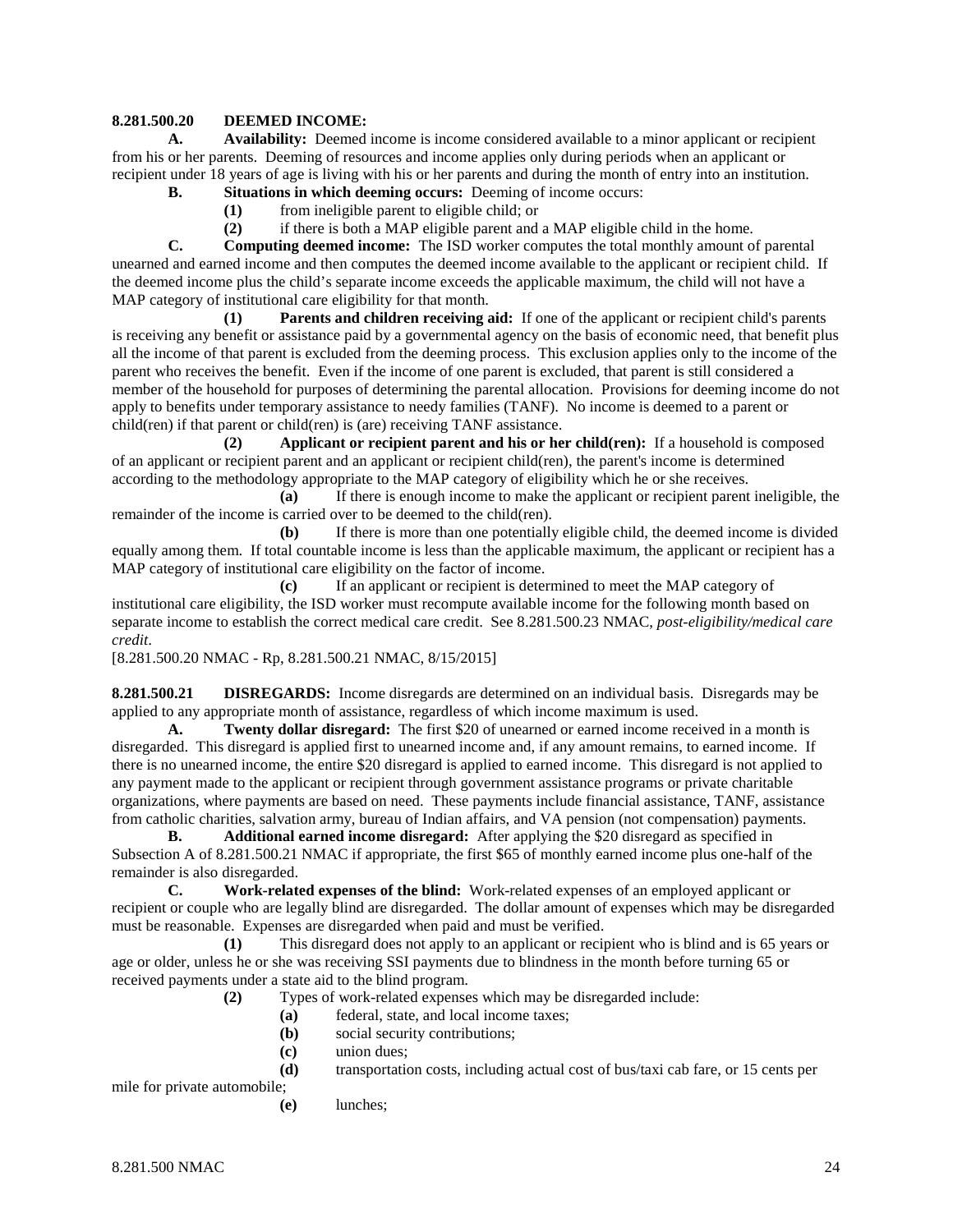- **(f)** child care costs, if not otherwise provided;
- **(g)** uniforms, tools and other necessary equipment; and

**(h)** special expenses necessary to enable an applicant or recipient who is blind to engage in employment, such as a seeing-eye dog or Braille instructions.

**D. Student earned income disregard:** Up to \$1,200 per quarter or a maximum of \$1,620 per calendar year of the earned income of certain students may be disregarded. To qualify for this disregard, the applicant or recipient must meet all of the following requirements:

- **(1)** under 22 years of age;
- **(2)** unmarried;
- **(3)** not head of a household; and

**(4)** in regular attendance at a college or university, for at least 12 semester hours or vocational or technical training course for at least 20 hours per a calendar week.

**(a)** This disregard applies only to a student's own earned income and includes all payments made as compensation for services, such as wages from employment or self-employment, or payments from programs such as neighborhood youth corps or work-study.

**(b)** This disregard is available in addition to any exclusions applied to grants, scholarships or fellowships and in addition to any other allowable disregards.

**E. Child support payments:** One-third of the amount of child support payments made to a child applying for a MAP category of institutional care eligibility is disregarded. The remainder is considered unearned income, subject to the appropriate disregards outlined below. [8.281.500.21 NMAC - Rp, 8.281.500.22 NMAC, 8/15/2015]

**8.281.500.22 POST ELIGIBILITY/MEDICAL CARE CREDIT:** Once financial eligibility for a MAP category of institutional care has been established, the ISD worker must determine the following.

**A. Medical care credit:** The medical care credit is the amount of the applicant's or recipient's income used to reduce the MAD payment to the institution where he or she reside. An applicant or recipient must make this payment directly to the institution. Applicants or recipients eligible for a MAP category of institutional care due to institutionalization in an acute care hospital or an in-state in-patient rehabilitation center are not charged a medical care credit. The amount of the medical care credit is always determined prospectively. The ISD worker computes a medical care credit starting with the first full month of institutional care. No medical care credit is required for the month the recipient enters the institution if he or she is admitted after the first moment of the first day of the month.

**(1) No medical care credit for the month of discharge or death:** An applicant or recipient is not required to pay a medical care credit for the month of discharge from the institution. The medical care credit must be paid if the applicant or recipient is transferred to another institution or makes a short visit outside the institution. No medical care credit is charged for the month in which a recipient who received MAD institutional care services dies. This will prevent a deficit for the institution when a benefit, such as social security, must be returned due to the death of a beneficiary.

**(2) Application delay:** If there is a delay between application and approval, an applicant or recipient incurs a liability for a medical care credit. The ISD worker notifies the applicant or recipient of this liability during the application process and informs him or her of the amount of the medical care credit he or she should pay. The applicant or recipient is encouraged to pay the medical care credit to the institution before approval of the application.

**(3) Medical care credit during retroactive months:** No medical care credits are applied for any period of retroactive eligibility under this provision.

**B. Computing the medical care credit:** The current personal needs amount (PNA) of an applicant or recipient monthly income is protected for his or her personal use in a nursing facility. Each year thereafter, the amount of an applicant's or recipient's monthly income shall be adjusted according to the consumer price index as indicated in 8.200.510 NMAC. The excess over the amount protected, subject to other deductions, is applied toward payment for care in the nursing facility as a medical care credit.

**(1)** See Paragraph (6) of Subsection B of 8.281.500.22 NMAC for personal needs allowance for veterans or surviving spouses.

**(2)** An applicant's or recipient's total income, including amounts disregarded in determining eligibility, is used to compute the medical care credit with the following exceptions:

- **(a)** Indian tribe per capita payments (see Subsection B of 8.281.500.19 NMAC);
- **(b)** German reparation payments; and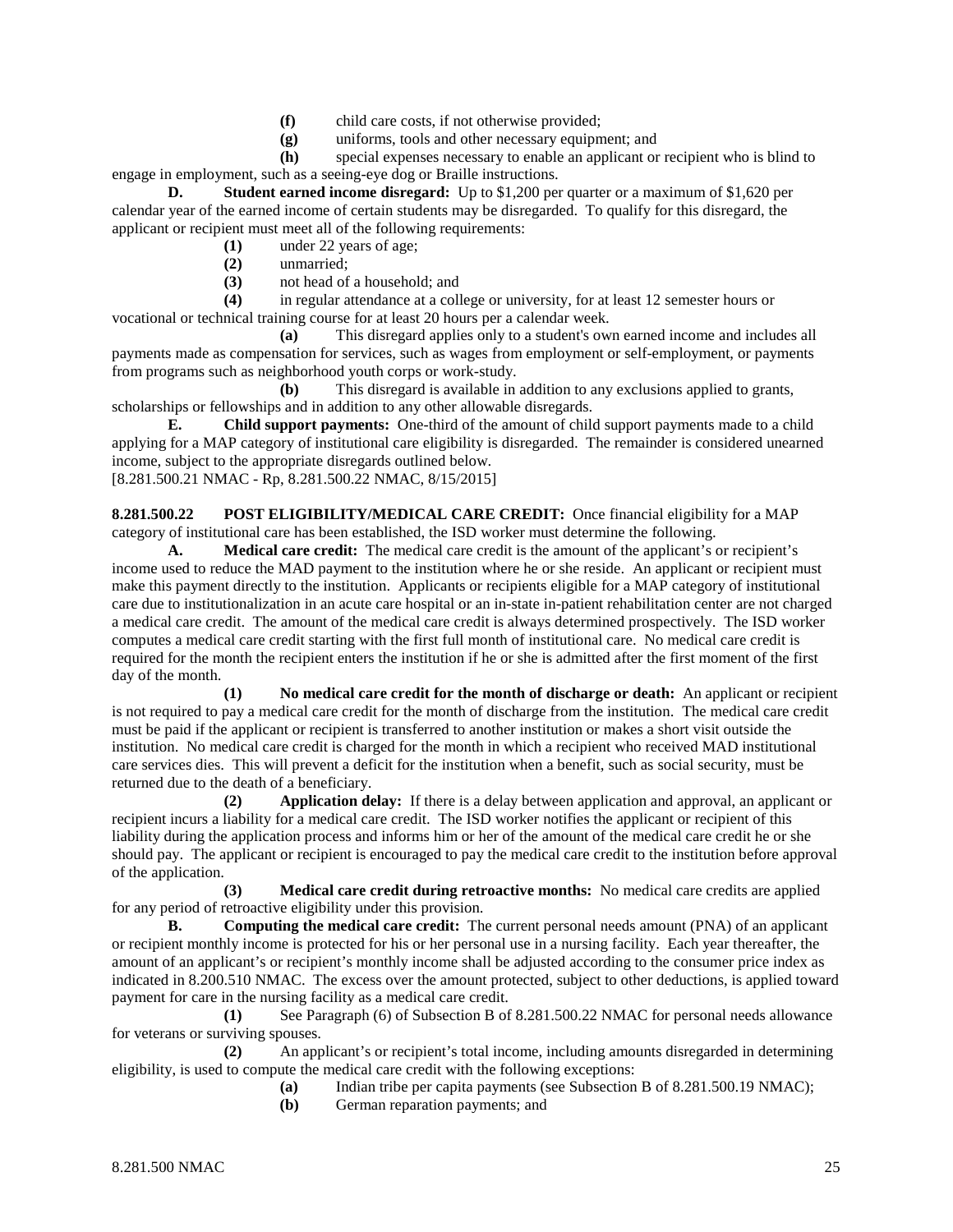**(c)** social security administration overpayments.

**(i)** When the social security administration withholds an amount due to an overpayment, the social security gross payment amount is used to determine eligibility per Subsection A of 8.281.500.19 NMAC. To determine the amount used in calculating the medical care credit, the ISD worker ascertains whether a social security (Title II) overpayment is being recouped or whether an SSI overpayment is being recouped from a social security benefit check (a cross-program recoupment). Cross-program recoupments are at the recipient's option so the gross benefit amount is used to calculate the medical care credit.

**(ii)** Recoupment of a social security overpayment from a social security benefit check is mandatory. In such cases, the net social security benefit amount is used to calculate the medical care credit.

**(d)** payments from the Radiation Exposure Compensation Act.

**(e)** 'remembrance, responsibility and the future' payments.

**(3) Dependent children at home:** If an institutionalized applicant or recipient with no spouse has dependent children at home who are ineligible for TANF or assistance from any other program, or are eligible for an amount less than the TANF need standard, an allowance for each child of up to the current TANF standard of need may be deducted from the institutionalized applicant's or recipient's income which is in excess of the applicant's or recipient's personal allowance.

**(4) Health insurance premiums and non-covered medical expenses:** An applicant or recipient is allowed a deduction in the medical care credit computation for the full amount of any health insurance premiums paid by the applicant or recipient. A deduction for the full amount of long-term care insurance and qualified state long-term care insurance partnership premiums are also allowed. A deduction of up to the medicare part B premium amount is allowed for medical expenses currently being paid by an applicant or recipient which are not covered by a MAP category of institutional care eligibility. This includes other medical care recognized under state law but not covered by institutional care medicaid. The deduction for medical and remedial care expenses that were incurred as the result of imposition of a transfer of assets penalty period is limited to zero.

**(5) Court-ordered support:** A deduction for the full amount of court-ordered child or spousal support is also allowed for the applicant or recipient.

**(6) Personal needs allowance for recipients in an ICF-IID:** If an applicant or recipient who is institutionalized in an intermediate care facility for individuals with intellectual disabilities (ICF-IID) has a monthly income from employment in a sheltered workshop or other work activity program, up to the first \$100 of this earned income is protected for the applicant's or recipient's personal needs. This amount is in addition to the applicant's or recipient's personal needs allowance protected from income from any source. If the applicant's or recipient's income is from any other source, the personal needs allowance is set at the amount as set forth in 8.281.500.12 NMAC.

**(7) Veterans administration (VA) benefits:** The ISD worker must contact the VA on each veteran's case to verify how much of the benefit is for pension, aid and attendance (A&A) or unusual medical expenses (UME).

**(a)** For MAP eligible veterans with no spouse or dependent children, and for surviving spouses of veterans without dependent children who do not reside in a state veteran's home (Fort Bayard or Truth or Consequences):

|                                        | (i)   | exclude the A&A and UME in the medical care credit computation;                                                  |
|----------------------------------------|-------|------------------------------------------------------------------------------------------------------------------|
|                                        | (ii)  | allow the personal needs allowance as set forth in 8.281.500.12                                                  |
| NMAC;                                  |       |                                                                                                                  |
|                                        | (iii) | the benefit for applicant or recipient will be reduced to \$90 per month                                         |
| effective the latest of the following. |       |                                                                                                                  |
|                                        | (iv)  | the last day of the calendar month in which medicaid coverage begins;                                            |
|                                        | (v)   | the last date of the month following 60 calendar days after issuance of a                                        |
| reduction notice;                      |       |                                                                                                                  |
|                                        | (vi)  | the earliest date on which payment may be reduced without creating an                                            |
| overpayment;                           |       |                                                                                                                  |
|                                        | (vii) | when the benefit is reduced to \$90, recomputed the medical care credit                                          |
| to allow \$90 for personal needs.      |       |                                                                                                                  |
| (b)                                    |       | For MAP eligible veterans with no spouse or dependent children, and for                                          |
|                                        |       | surviving spouses of veterans without dependent children who do reside in a state veteran's home (Fort Bayard or |
| Truth or Consequences):                |       |                                                                                                                  |

**(i)** include the A&A and UME in the medical care credit computation;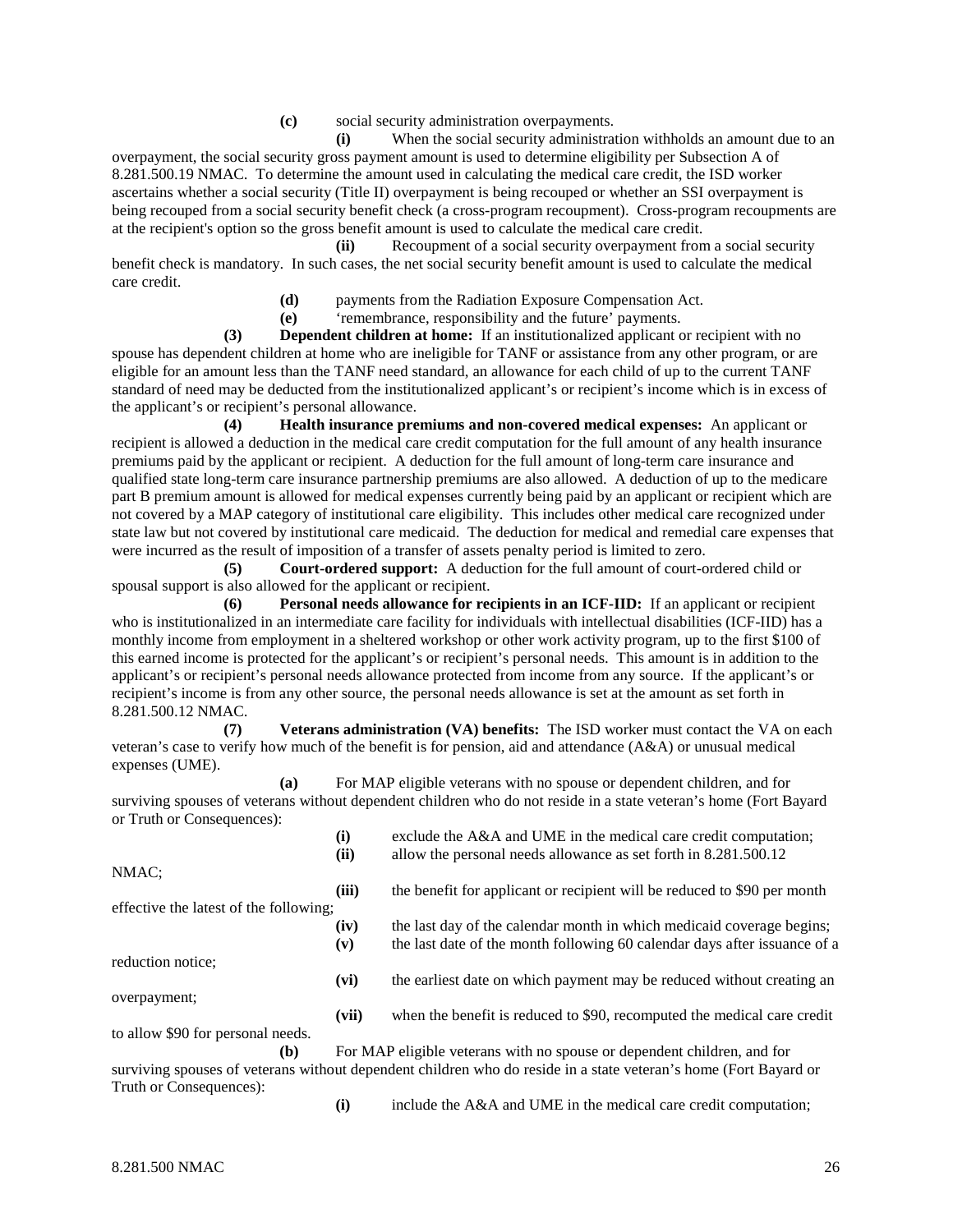(ii) allow \$90 for his or her personal needs;<br>(iii) the benefit for the applicant or recipient

the benefit for the applicant or recipient is not reduced to \$90.

**(c)** Benefits for the following applicants or recipients are not reduced to \$90 a

month, regardless of whether or not they reside in a state veteran's home:

**(i)** veterans who have a spouse or dependent child(ren);

**(ii)** surviving spouses of veterans who have dependent child(ren).

**(d)** The ISD worker allows these applicants or recipients the allowance as set forth in 8.281.500.12 NMAC, for personal needs.

**C. Computing medical care credits for married institutionalized applicants or recipients:** To calculate the medical care credit for a married institutionalized applicant or recipient, the "name-on-the-check" rule applies. The ISD worker uses only the income belonging to the institutionalized applicant or recipient to compute his or her medical care credit. Total gross income before any deductions is used in this process.

**(1) Treatment of VA aid and attendance (A&A) and unusual medical expenses (UME):** Allowances for A&A and UME are considered when computing the medical credit in accordance with Subsection B of 8.281.500.22 NMAC.

**(2) Court-ordered support:** A deduction for the full amount of court-ordered child or spousal support is also allowed for the applicant or recipient.

**D. Computing medical care credits for an institutionalized couple:** To compute medical care credits for each of an eligible institutionalized couple, the ISD worker totals the couple's gross income and divides by two. The personal needs allowance as set forth in Subsection B of 8.281.500.22 NMAC is subtracted from each amount for each applicant's or recipient's personal needs and added to any allowable amount(s) paid by that applicant or recipient for noncovered medical expenses.

**E. Medical care credit deductions:** The ISD worker applies the deductions listed below in the following order when determining the medical care credit:

**(1)** institutionalized spouse's personal needs allowance as set forth in 8.281.500.12 NMAC;

**(2)** community spouse monthly income allowance (CSMIA); the CSMIA deduction is permitted only to the extent that the income is available and is actually contributed to and accepted by the community spouse or other dependent family members:

**(a)** the CSMIA is calculated by starting with the minimum monthly maintenance needs allowance (MMMNA) and subtracting the community spouse's total gross income;

**(b)** both spouses shall be given notice of the amount of the CSMIA;

**(c)** if either spouse is dissatisfied with the amount of the CSMIA, he or she can request a HSD administrative hearing pursuant to 8.352.2 NMAC, to establish that the community spouse needs income above the minimum monthly maintenance needs allowance; the spouse must demonstrate that the community spouse needs the additional income above the level otherwise provided by the minimum monthly maintenance needs allowance due to exceptional circumstances resulting in significant financial duress; if the spouse establishes that the community spouse needs additional income due to exceptional circumstances resulting in significant financial duress, there shall be substituted for the CSMIA such amount as is necessary to alleviate the financial duress and for so long as the exceptional circumstances exist; if as a result of a HSD administrative hearing final decision or district court hearing, additional income is granted to the community spouse for a specified period of time, when that time expires, the original CSMIA, as calculated by the ISD worker is reinstated; the exceptional circumstances can include medical, remedial or other support expenses that jeopardize the ability of the community spouse to remain self-sufficient in the community;

**(d)** if as a result of a district court hearing or a HSD administrative hearing final decision, a request for a revision of the CSMIA is granted, the revised amount shall be substituted for the CSMIA calculated by the ISD worker; and

**(e)** when the institutionalized applicant's or recipient's income is insufficient to provide the minimum authorized deduction for the community spouse, either spouse can request a HSD administrative hearing pursuant to 8.352.2.NMAC if either spouse establishes that the CSRA (in relation to the amount of income generated by such an allowance) is inadequate to raise the community spouse's income to the MMMNA, there shall be substituted, for the CSRA, an amount adequate to provide the MMMNA;

**(3)** an excess shelter allowance for allowable expenses of the community spouse which exceed thirty percent (30%) of the MMMNA standard up to a specified maximum; the following expenses are allowed for the primary residence of the community spouse:

**(a)** rent or mortgage payment, including interest or principal;

**(b)** home taxes and insurance;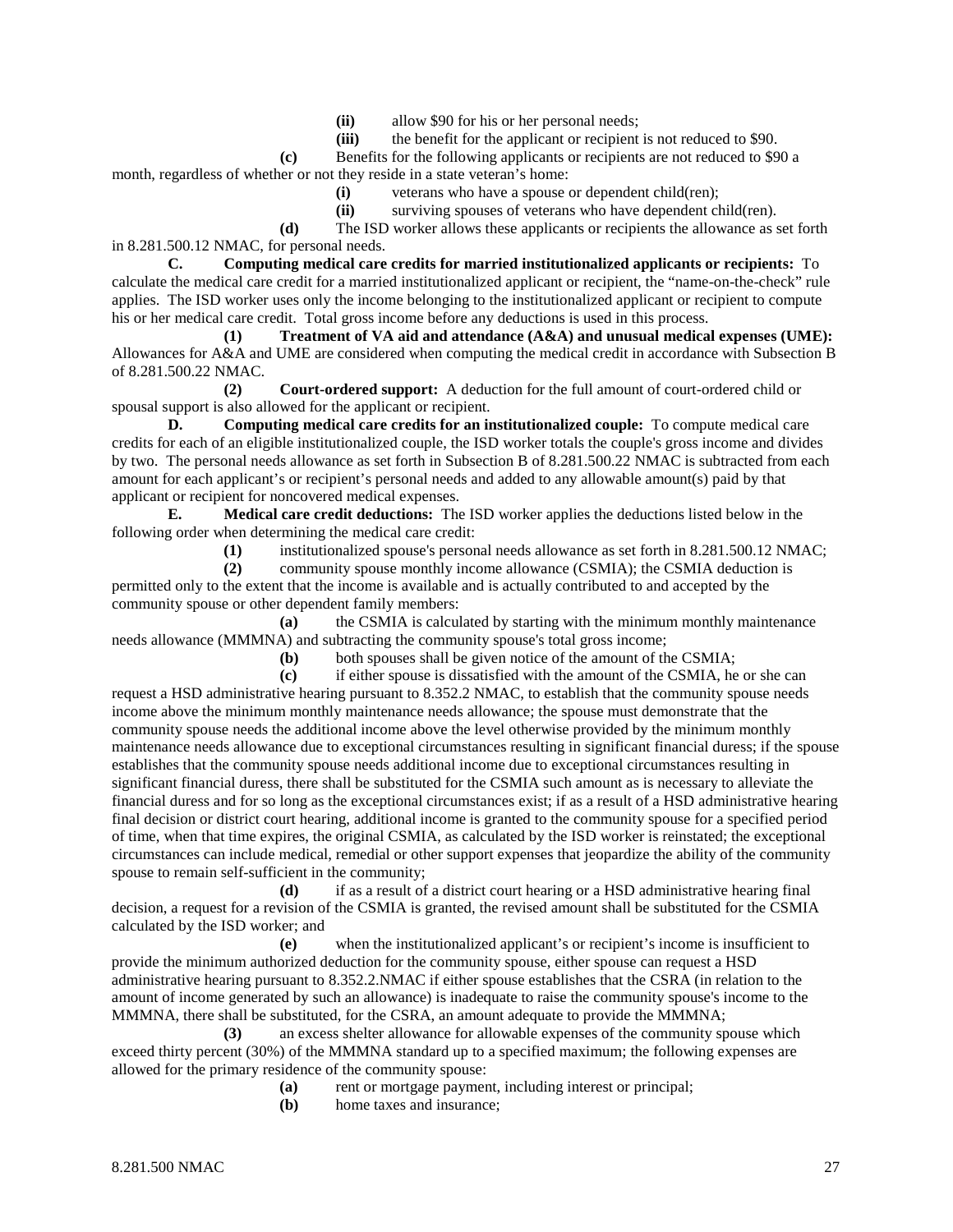**(c)** maintenance charges for a condominium or cooperative; and

**(d)** amount equal to the standard utility allowance used by the food stamp program if the community spouse incurs a heating or cooling expense; utility expenses included in the rent or the basic maintenance fee for a condominium or cooperative, are not allowed.

**(4)** The total CSMIA and excess shelter allowance combined may not exceed the standard amount per month, unless the MAD director or a district court orders the institutionalized spouse to pay an increased amount.

**(5)** An allowance for each eligible family member equal to one-third of the balance obtained after deducting the family member's gross income from the MMMNA. Family members include the couple's minor child(ren) under the age of 18 years, disabled adult child(ren) of the couple who meet the social security administration's definition of disability and dependent sibling(s) or parent(s) of the couple. These family members must reside with the community spouse. The dependency requirements are met if either member of the couple could claim the family member as a dependent for tax purposes.

**(6)** The deductions for the community spouse and dependent family members apply only so long as there is a community spouse. Deductions for the community spouse and other family members shall cease in the first full calendar month after the community spouse dies, becomes divorced, or is institutionalized.

**(7)** Health insurance premiums and non-covered medical expense deduction.

**F. Reporting requirements:** An applicant or recipient, spouse, or authorized representative is required to report to the ISD worker any change in circumstances which may affect eligibility or the medical care credit amount within 10 working days after the date the change occurs. Changes which cause adjustments in an applicant's or recipient's medical care credit amount are effective the month after the change occurs. Family members receiving allowances must also report all changes of gross income and residence within 10 working days after the date the change occurs. Changes must be reported when the institutionalized spouse stops making all or part of a maintenance allowance available to the community spouse or other family member(s), or when the recipient of a maintenance allowance begins to refuse all or part of the income.

**G. Changes in income and recipient medical care credit:** Payments received by an applicant or recipient, such as social security, VA, retirement or other benefits, are applied to billing for services for the same month in which the payment is received. If the income increases, the institution must continue to collect the amount indicated on the medical care credit report in the eligible recipient's file and immediately advise the ISD worker of the change. The ISD worker processes the change, notifies the institution and the eligible recipient of the new medical care credit amount and indicates the month in which the higher amount is to be collected. The difference between the medical care credit amounts is deposited in the eligible recipient's personal fund account until the change is effective.

[8.281.500.22 NMAC - Rp, 8.281.500.23 NMAC, 8/15/2015]

**8.281.500.23 UNDUE HARDSHIP:** An applicant or recipient subject to a penalty for transfer of assets for less than fair market value may apply for a waiver of the regulation regarding transfer of assets as constituting an undue hardship. The facility where an institutionalized applicant or recipient resides may file an application for waiver of the requirement on behalf of the applicant or recipient with the applicant's or recipient's or authorized representative's consent.

**A.** The transfer must have been made to someone other than a family member. "Family member" includes son, daughter, grandson, granddaughter, step-son, step-daughter, in-laws, mother, father, step-mother, stepfather, half-brother, half-sister, niece, nephew, grandmother, grandfather, aunt, uncle, sister, brother, step-sister, step-brother.

**B.** The applicant or recipient must demonstrate that the application of the transfer of assets regulation would deprive the applicant or recipient of:

or

**(1)** medical care such that the applicant's or recipient's health or life would be endangered;

**(2)** food, clothing, shelter or other necessities of life.

**C.** The applicant or recipient or the facility where the applicant or recipient resides must submit any documentation to support the claim that application of the transfer of assets requirement would constitute an undue hardship within 30 calendar days of the date of the notice regarding the penalty to the ISD county office.

**D.** Undue hardship does not exist when the application of a transfer penalty causes an applicant or recipient or his or her family members inconvenience or restricts their lifestyle.

**E.** The county director of the ISD office will make a decision regarding an application for waiver of the transfer of assets requirements within 30 calendar days of receipt of the application.